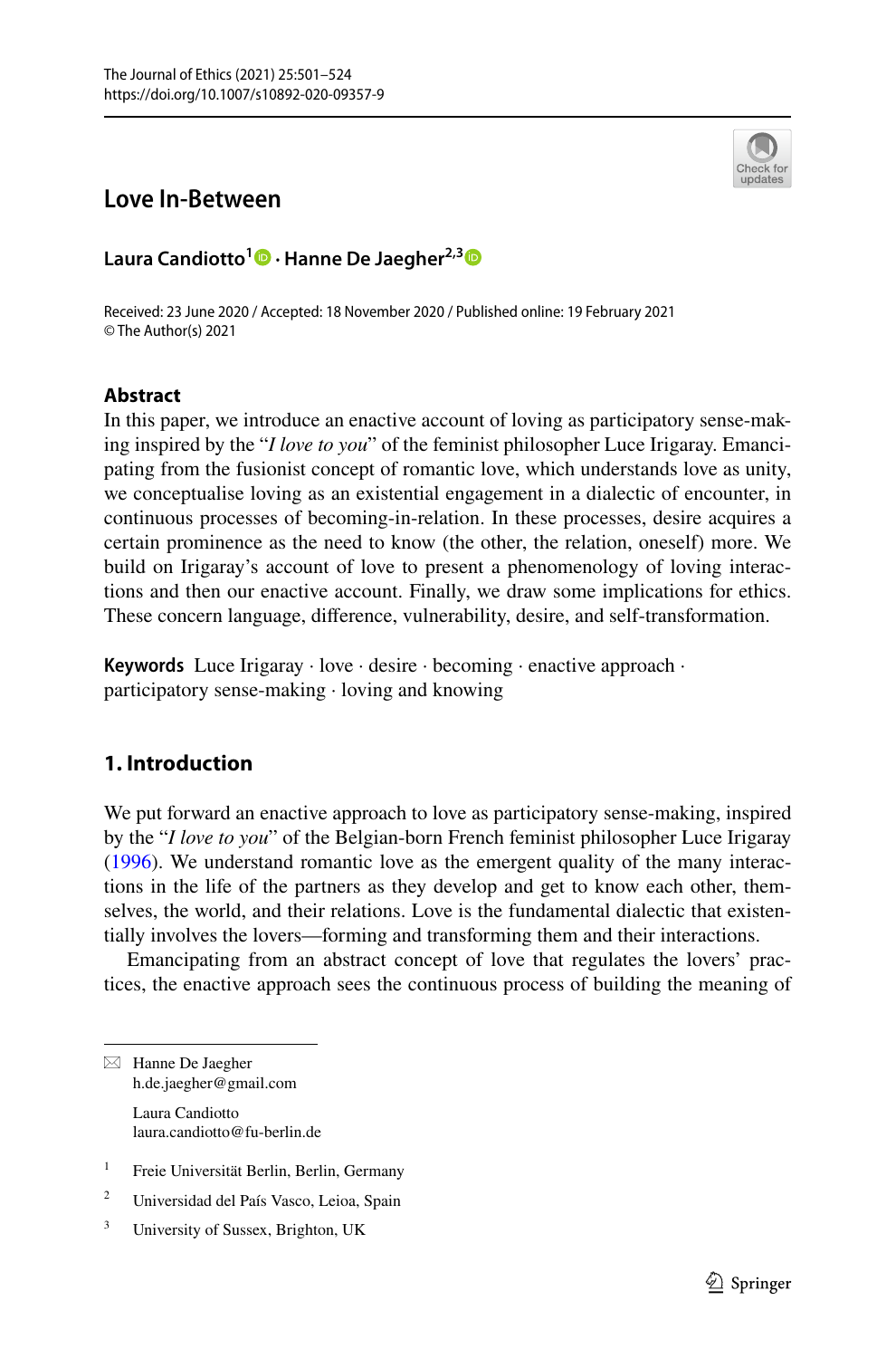love in daily life interactions from a participatory perspective. Loving sense-making is a signifcation of you and me as protagonists of a relation that is not defned *a priori,* but made by continuous and recursive practices of giving value to our being and becoming, both separately and in relation.

On the enactive approach, loving is connected to living and to knowing. Enaction—an embodied approach to cognition and mind—sees living beings as continually engaged in making sense: from the most basic sensing and interacting with energetic and material conditions of existing, which even bacteria and plants do, to humans' most elevated endeavours like writing poetry, doing science, acting ethically (Colombetti [2014a,](#page-20-0) [b](#page-20-1); Di Paolo et al. [2017](#page-21-1), [2018;](#page-21-2) Gallagher [2017;](#page-21-3) Thompson [2007](#page-22-0); Varela et al. [\(2016](#page-22-1)/1991). This is expressed by the life-mind continuity thesis: the basic premise of the enactive approach, which states that to understand the mind, we need to understand the organisation and the procesess of life, and vice versa. All living beings are cognisers: they make sense of their world, by engaging—as their bodies and situations allow and invite them to—with what is pertinent to their existence and their becoming, *for* their being and their becoming.<sup>[1](#page-1-0)</sup>

The life impulse and the impulse to sense-making both emerge from the living being's core: from its need to exist, *and* is directed to specifc others: specifc beings, things, and events in the world that the living being needs. Sense-making is the relational process between an autonomous, self-organising agent and the world, on which the agent has a certain perspective based on its self-organisation, which entails certain needs and constraints.

The enactive approach sees loving as entangled with these processes of living and of knowing. De Jaegher ([2019\)](#page-20-2) has put forward an enactive approach to epistemology that makes this point explicit. She proposes that *loving* is a pivot point for understanding how humans know. For De Jaegher, loving is knowing: both loving and knowing are basic, existential ways of relating that involve the lover (or the knower) deeply in what they engage with. Further steps are needed to fesh out this argument, and one of them is to fnesse the phenomenology of loving. This is what we do here.

In particular, we elaborate on the phenomenology of loving, by drawing on Luce Iragaray's "*I love to you*" to show that we can understand loving as *participatory sense-making*. Participatory sense-making is the theoretical framework through which enactive researchers investigate intersubjectivity—our rich social lives. It is also a way to describe what goes on in social interactions. This theory grew out of a dissatisfaction with classical cognitive science theories of social cognition that focused on individual behaviours and brains to explain how people predict and explain each other's intentions. Participatory sense-making theory established that social understanding rests equally on individual sense-making activities (fundamentally related to the processes of living self-maintenance) and on the social interaction processes that emerge between people (De Jaegher and Di Paolo [2007;](#page-20-3) De Jaegher et al. [2010](#page-20-4)). These dynamical social interaction processes are measureable and operationalisable, i.e. they consist of coordination patterns with specifc dynamic signatures, as well as have an inextricable experiential dimension (Fuchs

<span id="page-1-0"></span><sup>&</sup>lt;sup>1</sup> From Varela [\(1979](#page-22-2), [1991](#page-22-3)), over Thompson ([2007\)](#page-22-0), to Di Paolo [\(2005](#page-20-5), [2009](#page-20-6), [2018](#page-21-4), [2020](#page-21-5)).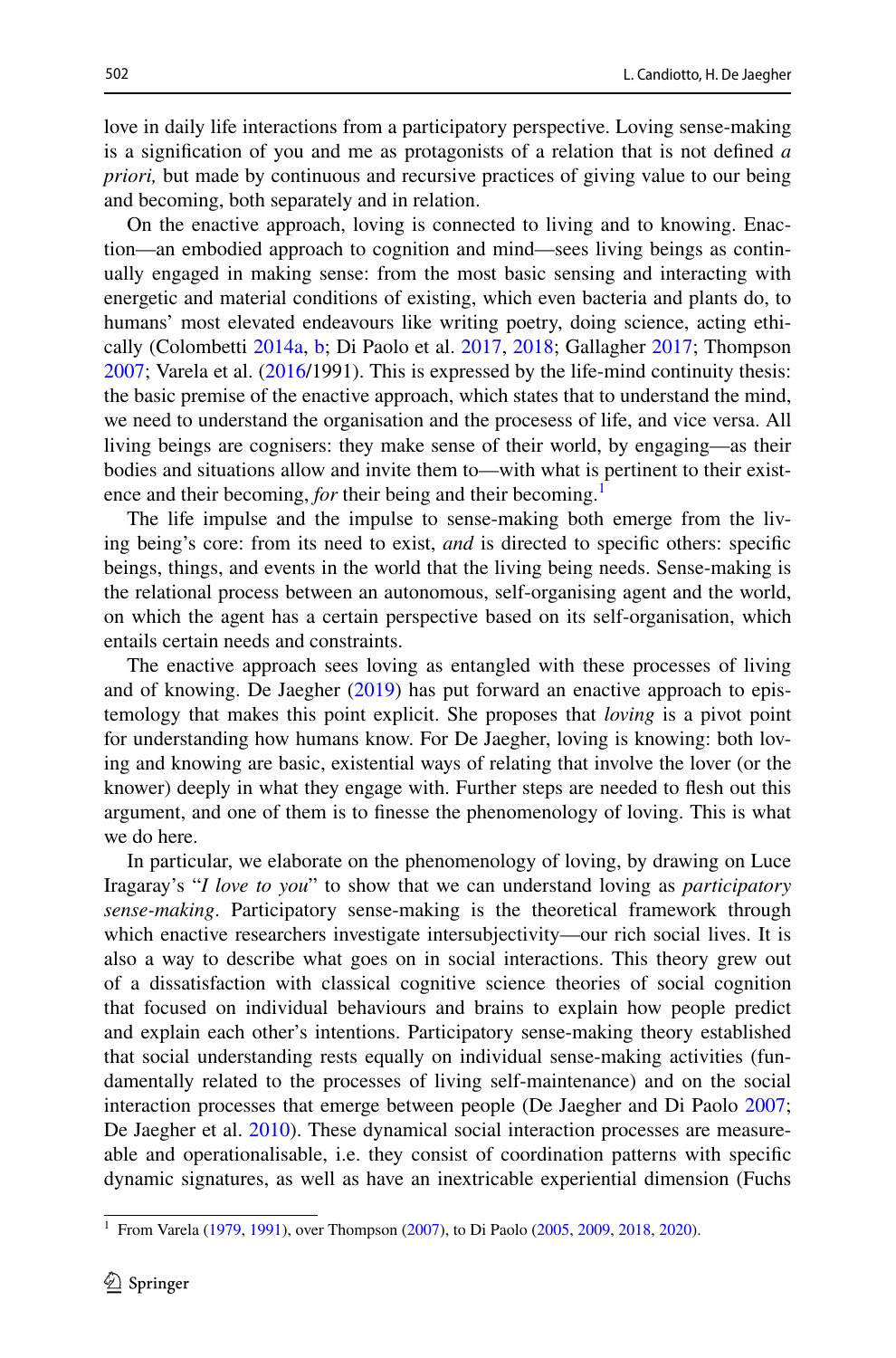and De Jaegher [2009](#page-21-6); Gallagher [2013\)](#page-21-7). We will immediately see the fruitful connection with Irigaray's philosophy in the fact that participatory sense-making theory starts from the individuals engaged in social understanding, *and their interaction*. Understanding each other (intersubjectivity), then, is the way we make sense of and with each other, co-determined by ourselves, the other, and the interaction processes we engage in. All three of these elements—the (at least) two participants, and their interaction—are efective factors in our intersubjective skills and lives.

The enactive account also encompasses an approach to language, which also plays a crucial role in our analysis. In *Linguistic Bodies*, Di Paolo et al. ([2018\)](#page-21-4) extend Bakhtin's proposal that language is a living stream that everybody participates in. Humans are all *linguistic bodies*, meaning that we build ourselves out of language, participate in language, modify and transform it, as it modifes and transforms us. Again, the basic three of enaction are present: humans engage not only with each other, but also with the normativities of the interactions that emerge between them. As for language, we incorporate and incarnate others' ways of living and perceiving the world, through our and their utterances, i.e. by speaking with, of, and through them, and as they speak with, of, and through us (when we quote or refer to them, or contest them, for instance). As Kym Maclaren [\(2018](#page-22-4)) puts it, we are ontologically intimate. She means that we transgress each other all the time. We live in and through each other.

All these ideas will become clearer throughout the paper. First, we introduce Irigaray's account of love as "I love to you," along with the criticism of the fusion model in the contemporary philosophical conceptualisation of romantic love (2). Then, building on Irigaray's work, we propose our enactive phenomenology of loving as participatory sense-making (3). Finally, we work through this approach towards its implications for ethics (4). If living, loving, and knowing are entangled and we are always vulnerable to each other—both sensitive and powerful to each other and the world we share—then these most basic existential relations are inescapably ethical. The ethical implications have to do with how diference matters and how language matters. It matters how we speak to, with, of, and against each other. Distance, silence, and the embodied rhythms of interacting guard against the impulse to appropriate one another. In diference, we can let each other be and speak. This generates new ways of loving and communing.<sup>[2](#page-2-0)</sup>

<span id="page-2-0"></span><sup>2</sup> At this point, a note about how we are speaking here is in order. This being *The Journal of Ethics*, and our approach being feminist, it will be accepted that our discourse is normative as well as descriptive. However, we also expect there to be cognitive scientists and philosophers of mind amongst our readers, and for them, we need to make explicit why we are not just speaking descriptively here, but also normatively. Feminists and decolonial theorists especially have made it amply clear that any description of reality is made from a certain standpoint (see e.g. Harding [2004](#page-21-8); Sullivan and Tuana [2007](#page-22-5); Velez and Tuana [2020](#page-23-0)). Not acknowledging this hides the norms, values, and assumptions that are implicit in descriptions. All descriptions are normative. Diferently put, there are always power dynamics at work in speaking and listening. In this paper in particular, for Irigaray, the supposedly "neutral" hides the masculine domination that characterises (especially European) patriarchal systems. With her discourse, which we both follow and critically engage with, she criticises this. The normative/descriptive non-intersection generally implicitly assumed in traditional cognitive science is, in fact, also criticised and bypassed by enactive cognitive science (see e.g. Cuffari [2014](#page-20-7); Cuffari and Jensen [2014;](#page-20-8) de Haan [2020](#page-20-9); Di Paolo et al. [2018](#page-21-2); Loaiza [2019\)](#page-22-6). The entwining of normativity and description aligns well with approaches to mind that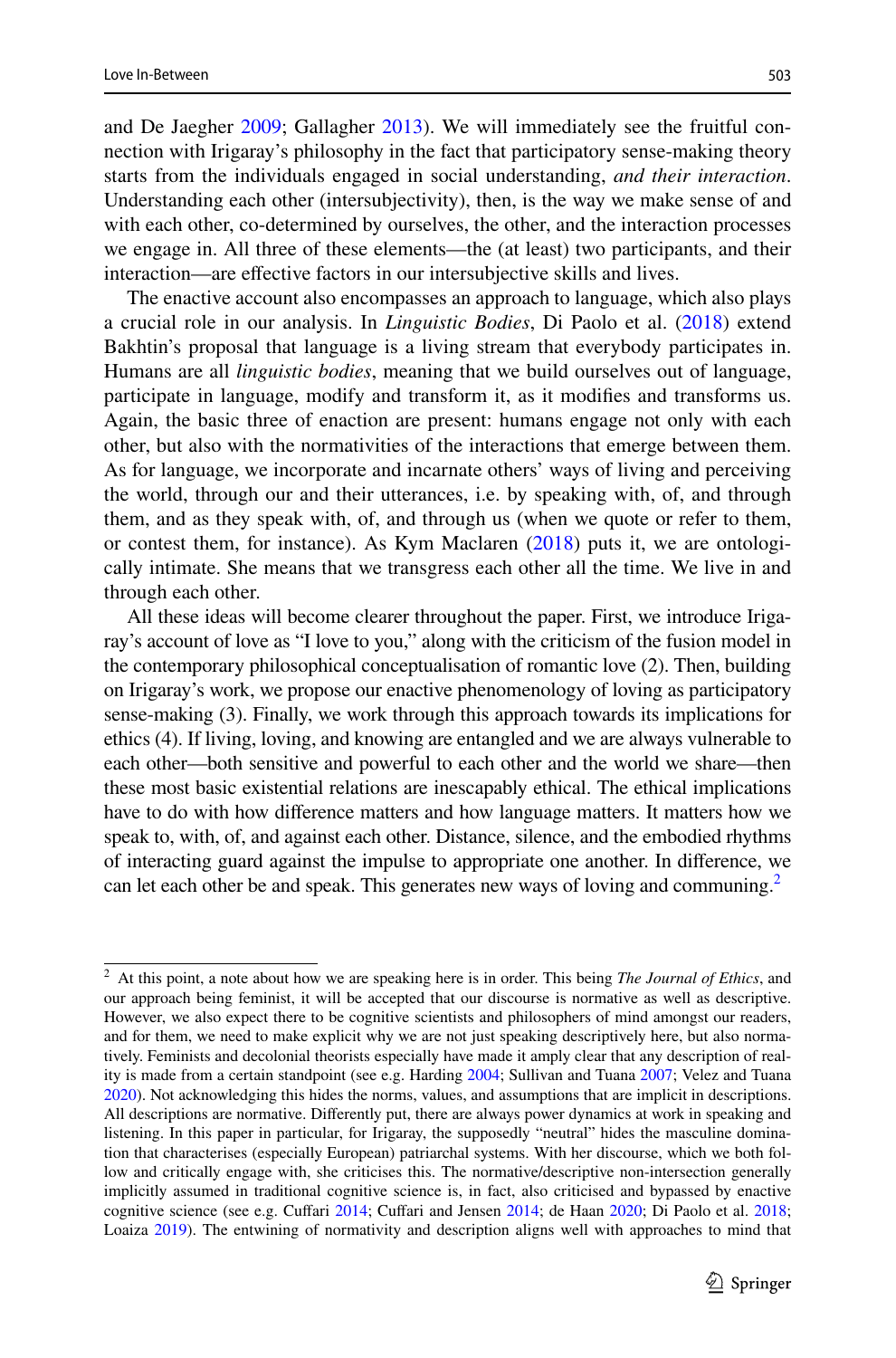#### <span id="page-3-1"></span>**2. I Love to You**

Against the fusion-model of love and the imperialist desire of possession, for Irigaray, love requires the space of diference as *the space of autonomy* of both the partners, and desire is *a rebirth*. By saying "I love to you" instead of "I love you" we keep open the distance and the diference between the partners, and this is how the two are distinct but in relationship, since love is in-between. You are who will never be mine (Irigaray [1996](#page-21-0)). But through desire, we together are born anew and give birth to one another (Irigaray [2017](#page-21-9)). In the center, there is neither the lover nor the beloved, but their relationship—what makes the diference for both. This means that being in a relationship is a *meeting* with otherness. In the meeting, we approach the other as other, searching a balance between openness and closure in intimacy (Irigaray [2002a\)](#page-21-10).

This, in a nutshell, is what Irigaray suggests about a positive conceptualisation of love. In this section, we will analyse Irigaray's contribution along with the criticism of the "fusion model" in the contemporary philosophical conceptualisation of romantic love. We frst discuss Irigaray's approach in more detail, also contextualising it within her philosophical production. Then we prospect some accounts that emerge from the criticism of the "fusion model". This will form the ground for our phenomenological analysis and conceptualisation of loving as participatory sense-making.

Irigaray's work can be divided into three phases: the critical one, beginning with *Speculum of the Other Woman* ([1985\)](#page-21-11). Irigaray's criticism is addressed to the "neutral subject" or the "neuter", referring to the linguistic class as neither masculine nor feminine. For her, far from being universal, the neuter is set up to serve male interests and exploit women.<sup>[3](#page-3-0)</sup> Not taking into consideration the sexualised subject silences women, since they are not allowed to speak on their own. Very often the neuter is assumed to be the man, and the other, though it is not said, is the woman. In this picture, the woman has no identity by herself, but only in function of that of the man. After the critical phase, Irigaray moves to a constructive stage where she defnes the values of female subjectivity and the relationship between the two, men and women, in books such as *I Love to You* ([1996\)](#page-21-0) and *Democracy Begins Between Two* ([2001\)](#page-21-12). In a third phase, Irigaray takes inspiration from Eastern cultures, especially that of Yoga, and she further develops her investigation in the practices that men and women can do together. Essential books of this phase are *Between East and West* ([2002a](#page-21-10), [b](#page-21-13)) and *To be Born* [\(2017](#page-21-9)).

We focus here on the second phase in which Irigaray offers an alternative to the fusion model of love (Irigaray [1996](#page-21-0), [1999](#page-21-14), [2003\)](#page-21-15). For Irigaray, the fusion model is centered around the need of the partners of becoming *One.* She challenges it along with a critical reading of Hegel. For Irigaray, the fusion model is linked to the logic of recognition, according to which my identity is not only dependent on yours, but

Footnote 2 (continued)

sidestep dualism, i.e. those that do not assume mind is simply dealing with representations of reality, but instead theorise subjects who co-constitute their worlds.

<span id="page-3-0"></span><sup>&</sup>lt;sup>3</sup> Please bear with us while we introduce Irigaray's approach to sexuate difference, which is basic to her account. We expand this to include trans, gender-fuid, genderquestioning, and non-heteronormative love a little later in this section.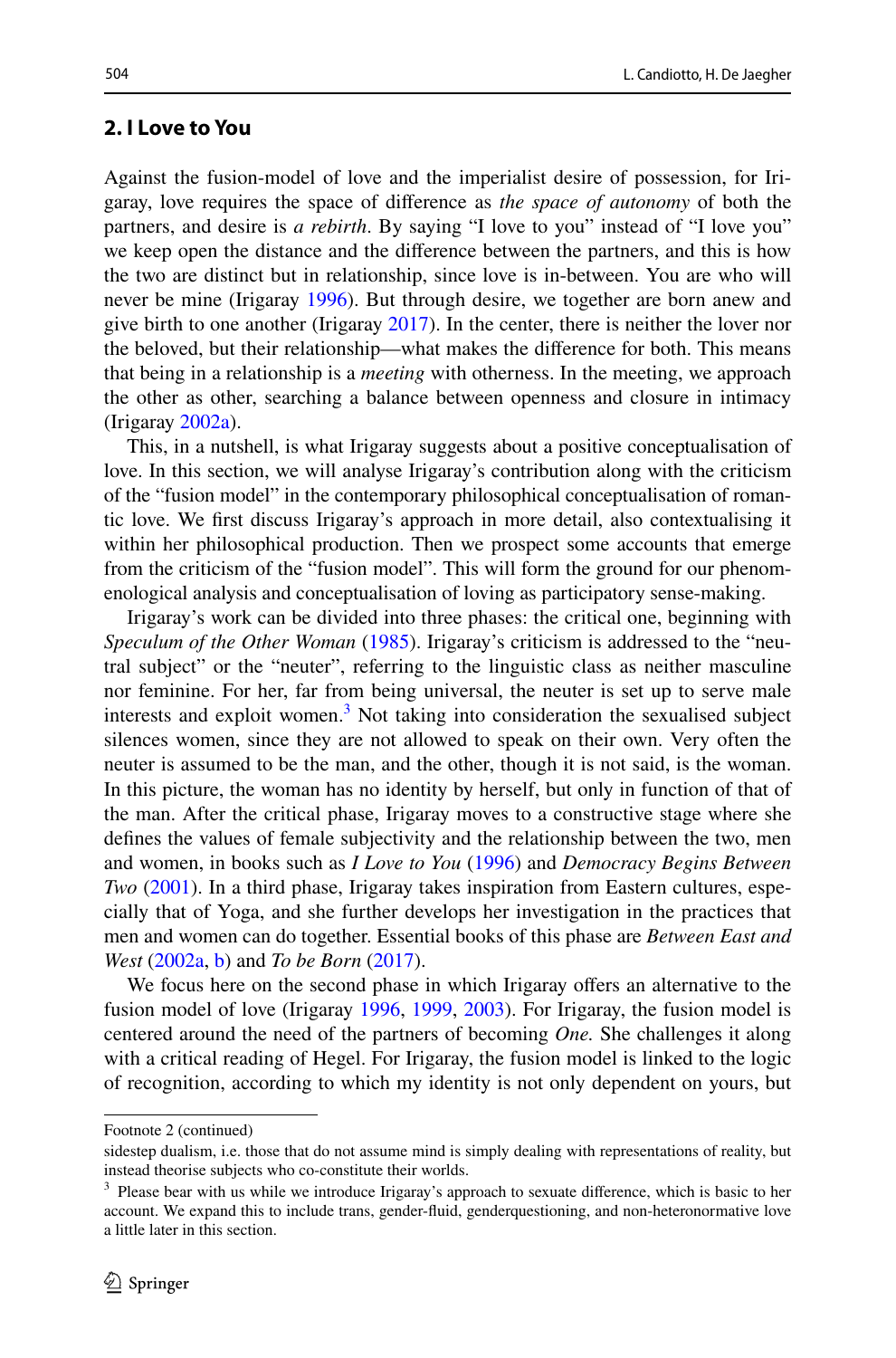it also implies a tension towards the Absolute Spirit as the Universal Neuter One.[4](#page-4-0) This dynamic is for Irigaray very dangerous because it leads to the imperialist domination of the other who in patriarchal society is always woman (Irigaray [1985](#page-21-11)). The critical stance of the frst phase is thus very present here since the myth of love fusion reveals itself as the power of the Neuter, which suffocates women. In fact, in Irigaray's reading, it is always the man who swallows up the woman's identity in his imperialist power of recognition. For Irigaray, therefore, the necessity to overcome the fusion model is rooted in the need to avoid the desire of possession, which is an expression of the logic of recognition in the hands of the powerful man. We can say that the objectifying relationship with the intimate other and the confguration of identity which is constituted only through the recognition of the other are two faces of the same coin in Irigaray's understanding.

In the contemporary debate, the fusion model has been criticised by diferent approaches. Noël Merino [\(2004](#page-22-7)), tracing back to the Greeks the invention of love as a fusion of two partners in a joint identity, has highlighted that in love as fusion the individuality of each partner is sacrifced for the sake of a joint identity, understood as blurring of boundaries in the generation of a third identity, the one of the "we". For Merino, it is true that identity changes in romantic love and that the feeling of connection to the partner is partially in virtue of having developed our identity in relation to her; however, this does not mean that we should think of and refer to our partner as our "other half", thus meaning a fusion as sharing of identities which becomes a single fused individual.<sup>[5](#page-4-1)</sup> The problem for Merino is that the identity of the "we" assumes supremacy, and this for Irigaray would mean that the woman's identity disappears under the power of the neutral "we" regulated by the man in a patriarchal society. What is at stake here is the preservation of diferent identities in loving relationships. But this goal is even harder to achieve because identities are culturally shaped, and the domination of man's identity over the woman's is not only in his hands. As María Lugones ([1987\)](#page-22-8) has stressed, identifcation is a serious risk in loving relationships, and we need to fght against it. In fact, it is not that the fusion model is not real; many cultures exploit it for the domination of women, but that it is very dangerous. And many women are victims of it also because they are co-participants in the masculine domination, as several thinkers have highlighted (Bourdieu [2002](#page-20-10), Jónasdottir [1994\)](#page-21-16). The point of criticism here is thus not merely conceptual, but ethical and political.

This engaged dimension has recently been stressed by Kym Maclaren ([2018\)](#page-22-4), who says identifcation is an expression of the objective neoliberal Cartesian model of identities. Irigaray's perspective is in line with this criticism since her advice to maintain the distance in loving relationships is thought for the sake of the preservation and development of each partner's identity. But this distance, in Irigaray, does

<span id="page-4-0"></span><sup>4</sup> The critical reading of Hegel's master-slave dialectic is explicit, see for example Irigaray [\(1996](#page-21-0): 19–33). For an analysis of Irigaray's criticism of Hegel's dialectic and her reply to it with sexual diference and a reconfguration of love as intermediary, see Roberts ([2017\)](#page-22-9).

<span id="page-4-1"></span><sup>&</sup>lt;sup>5</sup> Here Merino is referring to Nozick [\(1989](#page-22-10)) and Solomon [\(2002](#page-22-11)) regarding the conceptualisations of the shared identity of the "we" and to Fisher ([1990\)](#page-21-17) about the ideal of love as becoming a single fused individual.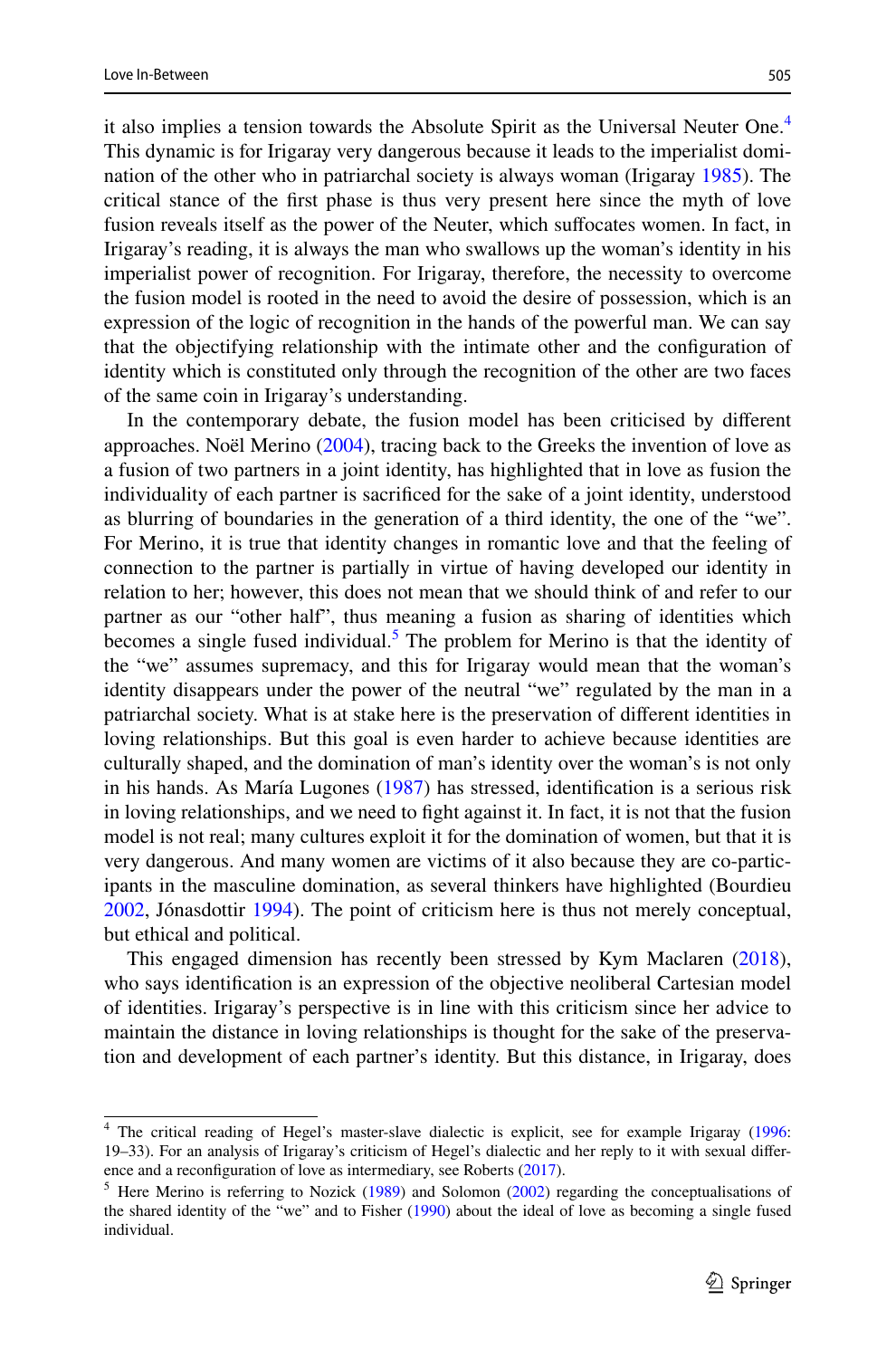not mean that identities are already made objects that should be left untouched. We thus think that Lugones' advice of "travelling to each other's 'worlds'" as what "enable[s] us to be through loving each other" (Lugones [1987](#page-22-8): 8) can fruitfully apply to Irigaray's idea of the path of freedom that we need to undertake for meeting the other, through desire, as we will see in a moment. Intimacy is in fact realised in the precarious balance between distance and closeness. As Maclaren [\(2018](#page-22-4): 24–25) highlights, in loving the other, transgression is inevitable, but this jump into the other's world can be done as a tool of exploitation, or as care and concern. This means that power dynamics are embedded in every kind of relation, as Foucault teaches. But recognising this, far from being only a negative assessment of loving relationships, discloses the opportunity to enact another type of power, one that cares for the wellbeing of the intimate partner. Again, the criticism of the fusion model leads to an ethical and political commitment, which is conjunct to the need to develop new imaginaries, beyond the ideal of fusion, about what it means to be in an intimate relationship.

Conceptual alternatives to the fusion model have been provided. Within the "relation-focused model" of romantic love, the dialogic model proposed by Angelika Krebs ([2014\)](#page-22-12), for example, is particularly challenging for the fusion model. Inspired by Martin Buber's dialogical philosophy, Krebs proposes to understand love as constitutively shared. What is shared here is not the partners' identities, as in the fusion model, but their love. We think relational models of romantic love are of paramount importance for going beyond the fusion models. However, we disagree with taking *sharing* as the prime form of relationality, since it points to a *whole* as *sameness*: "what the participants individually do is integrated into a whole, that is shared action. (…) In joint action, the participants continuously attune their inputs to the inputs of the others (…) and they take the others to be doing the same." (Krebs [2014](#page-22-12): 12). The togetherness is here understood in terms of *common* action. Instead, what we want to take from Irigaray and further develop in our account, is the preservation of individual autonomy as *diference* and, at the same time, the tension of the dialectic among partners that does not resolve into a whole. This tension is not the togetherness implied by the sharing, but is the creative dialectic of becoming in loving relationships.

We need to conceptualise relationality in terms of diference and becoming in order not to fall prey to the fusion model once again. An enactive phenomenology of loving can assure both. It is true that togetherness for Krebs is not the sharing of identities, as in the fusion model, but of intentional actions. It is a sharing of love. But here too, we have some problems, because to take love as intentionality Krebs seems to employ the cognitivist approach to emotions that is fundamentally disembodied (see Nussbaum [2004](#page-22-13)). Doing so, she understands joint feelings as joint value judgement, also adding that bodily sensations are not sharable (Krebs [2014:](#page-22-12) 20). Contrary to this, we argue that the dialectic generation of meanings, concerns and values is embodied and embedded, even at the intersubjective level of participatory sense-making. Our problem here is thus not regarding intentionality, since it can be effectively conceptualised as embodied (see Slaby [2008\)](#page-22-14), but with the disembodied stance. Loving as participatory sense-making is not a matter of sharing disembodied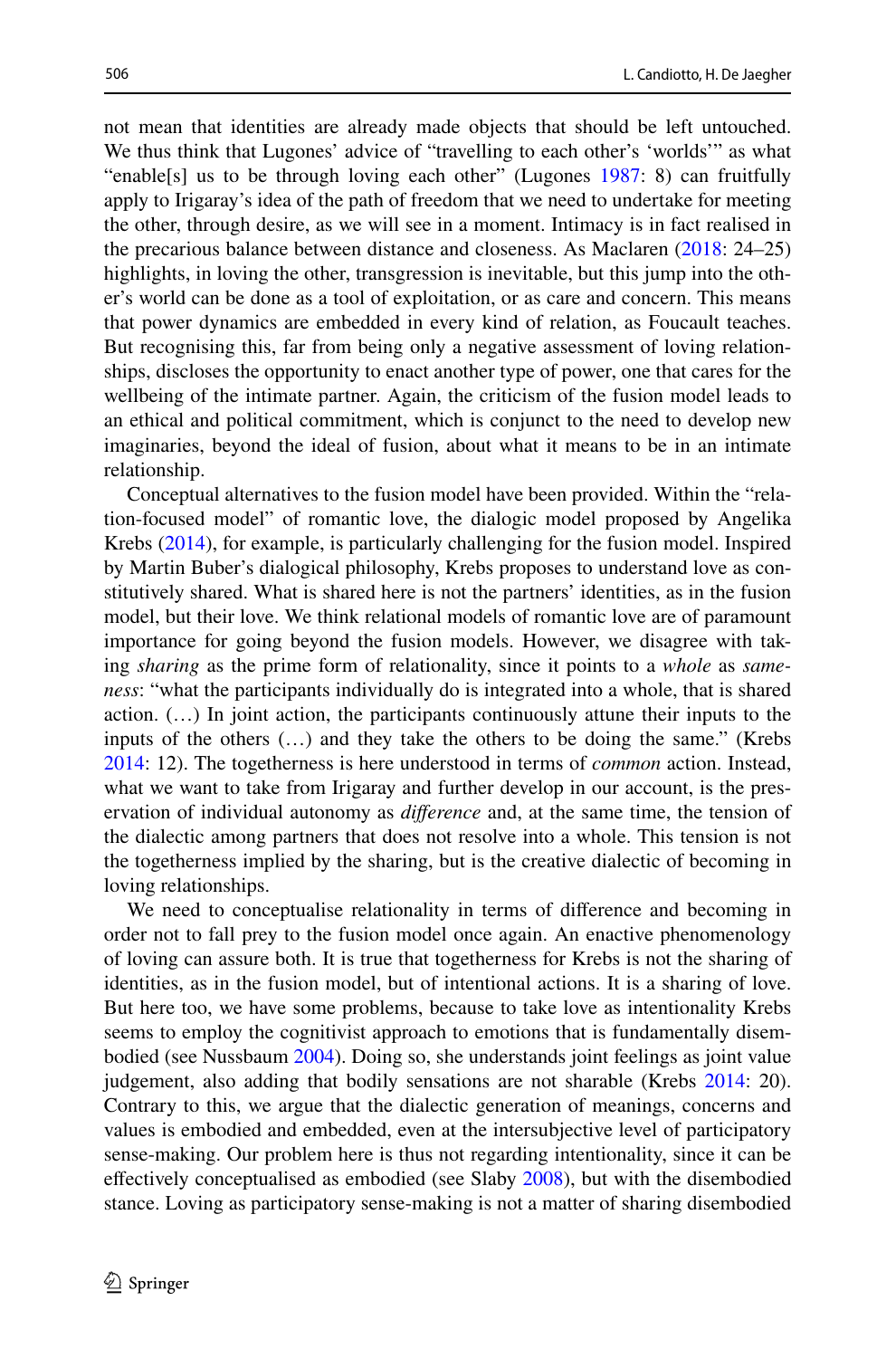minds but of mutual intercorporeality. We will come back to this in Sect. [3](#page-9-0), but let's frst focus on Irigaray for summarising some key points.

We said that Irigaray's criticism of the fusion model is conjunct with her criticism of a very specifc mechanism of identity-building, one that causes objectifcation. The crucial point is to understand that this criticism implies neither a solipsistic view of identity nor a dualistic conceptual framework of gender. This means that Irigaray's proposal is relational but in a very diferent way. Irigaray understands relationality as a meeting among diferences, which is fundamental to love. This means that the logic of recognition is not the only possible framework for understanding the generation of identities in fundamental relationships. For Irigaray, what the logic of recognition does is to produce an efect of objectifcation, which historically has been directed towards women. Contrary to this, for her, love is the space for selfdefnition and self-discovery where the lovers can rebirth as what they really are, and it is only in this space of autonomy that a balance between closeness (to me, to you) and distance (my partiality, your world) should be found. This is the real place where we can freely be "two". As Maclaren ([2018:](#page-22-4) 34) claims, the freedom of transformation is germination: for Irigaray ([2017\)](#page-21-9), love ofers the opportunity to rebirth, since freedom should be found in loving the intimate other in a manner that does not obliterate the diferences. Sara Heinämaa ([2018\)](#page-21-18) insightfully highlights that, for Irigaray, this can be done in a nurturing desire, or in admiration as wonder. In fact, wonder "does not try to seize, possess, or reduce this object, but leaves it subjective, still free" (Irigaray  $1993$ : 13).<sup>[6](#page-6-0)</sup> As we will see in a moment, our main intuition is that this proposal can be fruitfully developed as participatory sense-making.

There is a fundamental diference between duality (Irigaray's "being two") and dualism. The paradigm of the woman as an object to use or—even—to love, functional to building the power of the masculine, took shape within the dualism of Western culture. As Val Plumwood ([1993\)](#page-22-15) points out, there is an essential link between this dualism and male domination over women, nature, children, and nonhuman animals.[7](#page-6-1) Contrary to this, the *duality* of beings allows the emancipation from the universalising power of the neutral "one" or "we" and thus to recognise the sexual diference. Duality, unlike dualism, results in nurturing plurality and multiplicity as expressions of relationship. This is a culture of "between two" that allows for the becoming of two subjectivities (Ryan [2015\)](#page-22-16). The recognition of one's subjectivity is not constituted through mirroring because the other is not a "function" of myself. We are aware that the intimate other is irreducible to oneself.

In a culture of 'between two' as opposed to the culture of the One, the other's *difference* brings one back to oneself and to the recognition of one's gender (Irigaray

<span id="page-6-0"></span><sup>6</sup> Wonder is a key element of Irigaray's conceptualisation of love as "in-between". For the intermediate character of love in Irigaray and the role of wonder in it, see Roberts [\(2019](#page-22-17), especially 105–109).

<span id="page-6-1"></span><sup>7</sup> Ecofeminism has clearly shown how violence against women is linked to violence against nature and non-human animals, and, conversely, it claims that the fght for the rights of nature and non-human animals must also take into account the violence against women. See also Carol Gilligan's ([2003\)](#page-21-20) defnition of patriarchy, Mariana Ortega's work [\(2006](#page-22-18)) putting into question the violence of white feminists to women of colour, and Toby Rollo's [\(2016](#page-22-19)) on the domination strategies of colonial thought through the fgure of the child.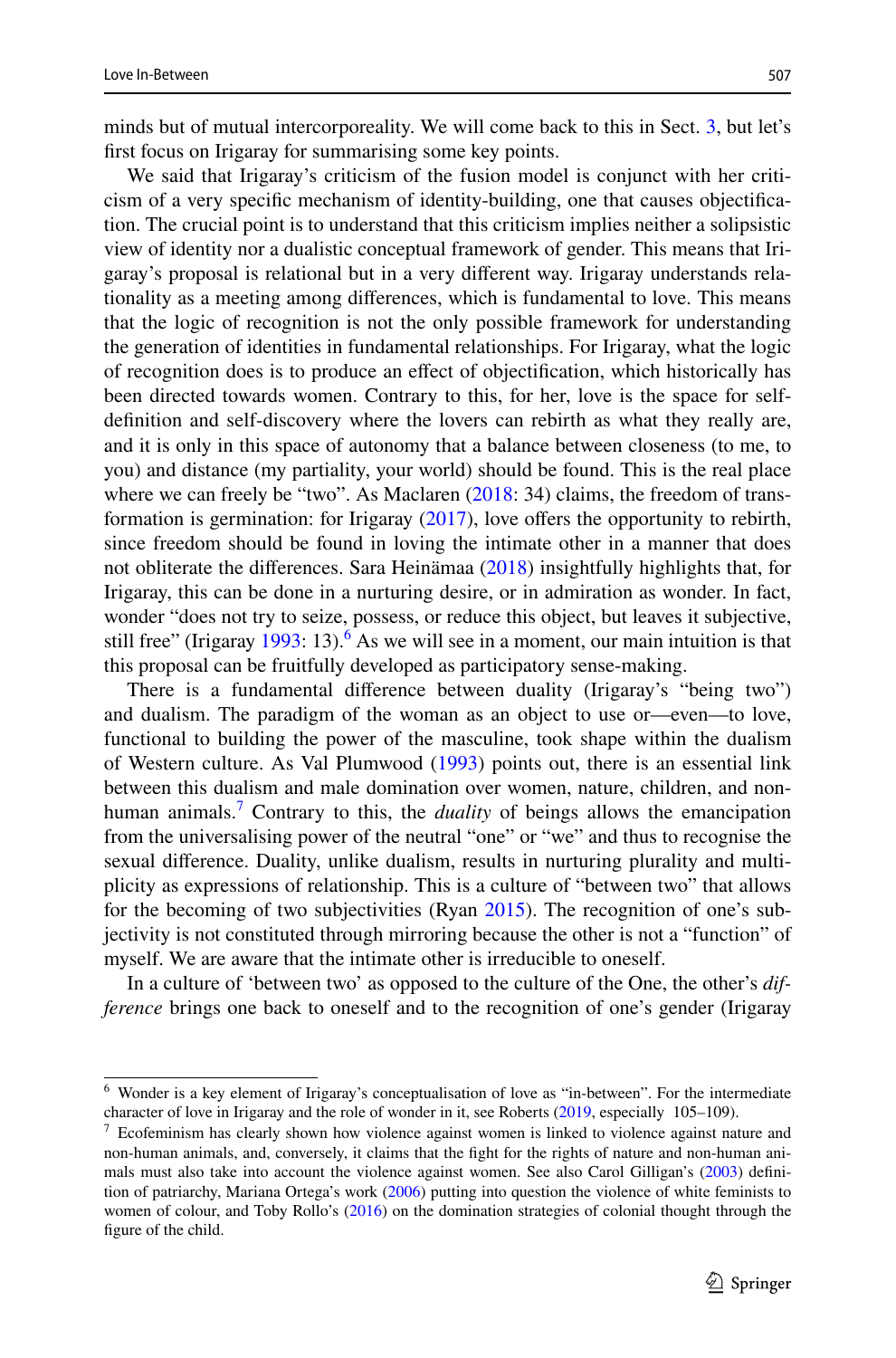[1999](#page-21-14)). This is a fundamental step for avoiding the embodiment of an identity which is the product of the other's projections. In love relationships, both women and men can fnd themselves: the woman can search not only for her subjectivity but for the values which build something of universal femininity. Respecting his partiality, the man has the chance to not dominate the woman and thus not be dominated by the schemes of the masculine role. In fact, the man is also "caged" within cultural preconcepts which he projects onto his relationships, more or less consciously (see Cufari [2016](#page-20-11); Hooks [2004](#page-21-21)). We are thus not naïvely saying that to get rid of this violence we need love—we are aware that this kind of abuse is often perpetuated precisely in loving relationships (see for instance Ben Ze'ev and Goussinsky [2008;](#page-20-12) Candiotto and De Vido [2016;](#page-20-13) Gunnarsson [2014\)](#page-21-22). We do argue that we need a new understanding of love, free from the categories of domination grounded in dualism.<sup>[8](#page-7-0)</sup> Finally, otherness is the beginning of a respectful relationship for all the many sexes and genders, a prerequisite for every exchange, for every authentic existential meeting. Before refning this conceptualisation of love in Sect. [3,](#page-9-0) we need frst to make explicit some contrasting elements with respect to Irigaray's account and, then, to precisely highlight what we take from it in building our original enactive proposal.

We do not endorse Irigaray's idea that the intimate partners who difer in the dialogue-in-diference should have a diferent sex. There has been a lot of criticism of Irigaray's view that sexual diference is the most fundamental form of diference (see Stone [2006](#page-22-20)). This idea can be seen as heteronormative and an expression of biological determinism, although this interpretation of Irigaray has been challenged with convincing arguments (see Hill [2016](#page-21-23); Roberts [2019;](#page-22-17) Whitford [1991](#page-23-1)). We cannot discuss this debate here, but it is important to highlight that there can be a risk of ignoring the diversity and malleability of sex/gender, and of marginalising other important kinds of diference, like race and disability. Queer theorists, therefore, prefer to speak of plurality instead of duality (Butler [1990\)](#page-20-14).<sup>[9](#page-7-1)</sup> In this paper, we maintain a starting point in the relation between "two", but we do not exclude the possibility of expanding this approach to a plural conceptualisation of love, as in the case of polyamory. Then, as will be clarifed in the next section, we introduce *a third element* that should be primarily taken into account: the relationship. We maintain Irigaray's fundamental intuition about "I love to you" as a dialogue-in-diference because, for us, a dialogue is always among diferences, despite sexual orientations or someone's sex or gender. People of the same sex, or trans, non-binary, genderfuid or genderquestioning people in a relation with each other, whether two or more, are still diferent. Their dialogue, therefore, is also a dialogue between diferences. Therefore, we take Irigaray beyond a "two-sexes" view (see Poe [2011;](#page-22-21) Yanagino [2017](#page-23-2)), while maintaining her fundamental intuition about the centrality of diference in loving yourself and other(s).

<span id="page-7-0"></span><sup>8</sup> This is thus, again, not a "mere" conceptual, but a political-ethical, ameliorative project.

<span id="page-7-1"></span><sup>&</sup>lt;sup>9</sup> But it should be noted that some thinkers have interpreted Irigaray's account from the point of view of queer theory. See Grosz [\(1994a,](#page-21-24) [b\)](#page-21-25) and Huffer [\(2013](#page-21-26)).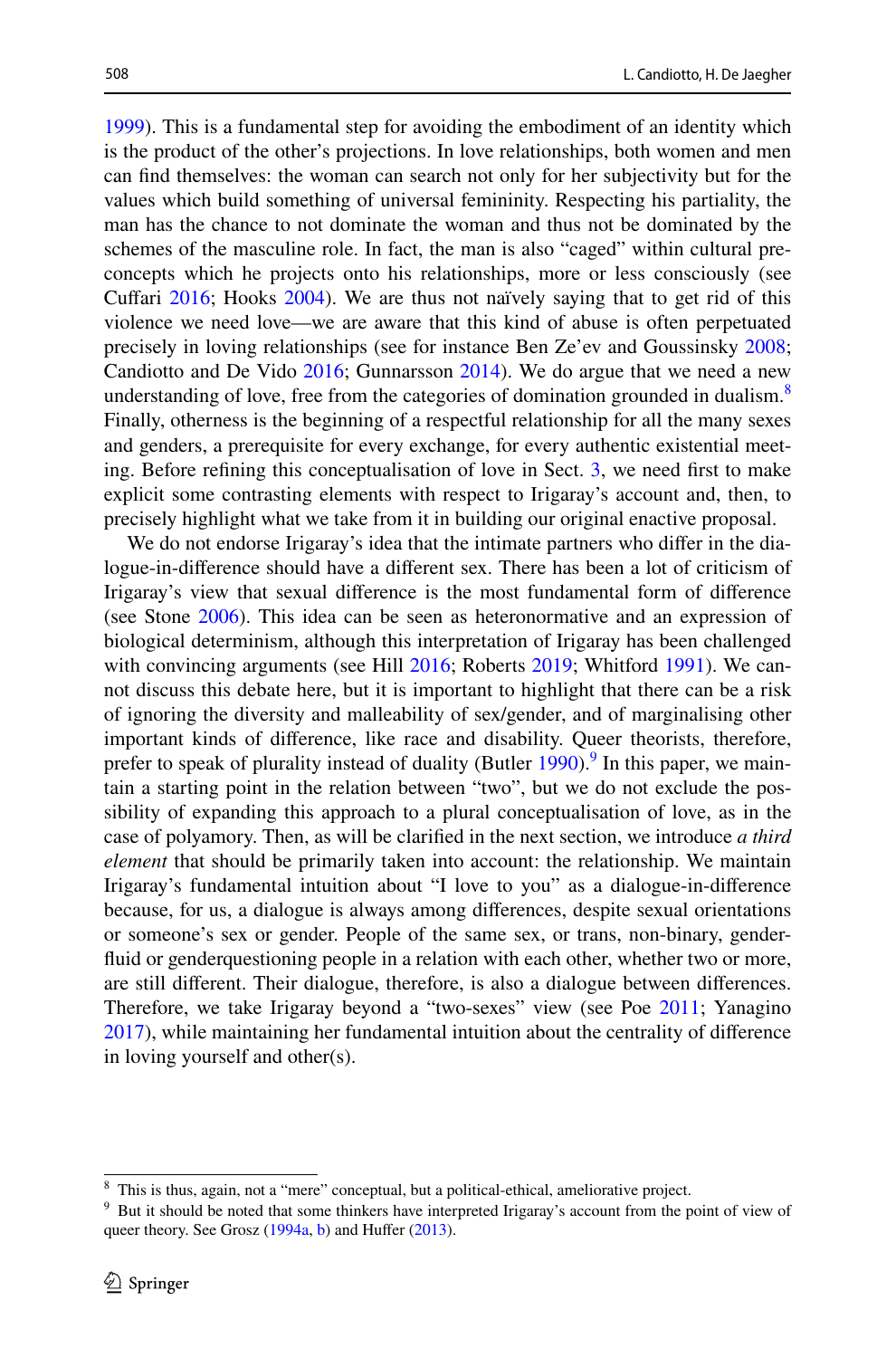The specifcity of Irigaray's model, and what inspires our account, is the analysis of the enlanguaged generation of meanings. Why should we say "I love to you" and not "I love you"?

Previously, we saw that this was required by the need to preserve the partners' identities, thus emancipating from the ideal of love as fusion. Now, we want to highlight its linguistic dimension to introduce one of the central concepts of the enactive approach, namely sense-making.

"I love to you" is a linguistic provocation that shines a new light on the loving relationship. By saying "I love to you" I do not want to subdue you or alienate you in my verb since you are inefable and irreducible to my concepts. Irigaray has said a lot about the negative dimension of language as a tool for objectifying women (see for instance Irigaray [2002b](#page-21-13)), and she has also highlighted the diferences between men and women from an analysis of how they use language, starting from childhood (Irigaray [1999\)](#page-21-14), and for example in writing poetry (Irigaray [2004](#page-21-27)). But this irreducibility among the intimate partners, instead of disclosing a space of void incommunicability, is the starting point for creating meanings. The dative (to you, *à toi* in French) guarantees a movement from me to you which does not aim at domination or homologation, but is a symbol of the space that should be preserved within loving relationships for building our meanings and also inventing new meanings together.<sup>[10](#page-8-0)</sup>

What I love about you is not mine, you are not mine, that is why I am ready to move into the path that brings me close to you. Irigaray conceives this path as the path of desire. Again, desire here should not be conceived within the framework of the fusion model for which I want to possess what is not mine, and when I get what I want, I do not desire it (you) anymore. Desire in the fusion model is to be one with the beloved (Merino [2004](#page-22-7)), and therefore, for Irigaray, it suppresses the fundamental duality that should be preserved within loving relationships. Desire should not be craving, but the living force of desire should be protected and nurtured as what allows each to rebirth.<sup>11</sup> In Irigaray, differently from de Beauvoir, this means to rebirth to my own nature, free from the function attributed by the dynamics of objectifcation (see Heinämaa, [2017](#page-21-28)). As we will see in the next section, this rebirth acquires a wider meaning in our account, as the fow of self-transformation triggered by the dialectic tension of erotic desire, and the ongoing becoming in the face of the other. But the crucial point for us here is that the conceptualisation of language in Irigaray is open to being developed within an enactive account, according to which the meaning of love we enact in our languaging is part of a broader signifcance made of interacting feeling bodies (Di Paolo et al. [2018](#page-21-2)). Mostly, in the enactive approach, sense-making is primarily embodied (Colombetti [2010,](#page-20-15) [2014a,](#page-20-0) [b;](#page-20-1) Thompson [2007;](#page-22-0) Varela et al. [1991](#page-22-3)), and desire seems to be a perfect match for further developing this account in participatory sense-making.

<span id="page-8-0"></span><sup>&</sup>lt;sup>10</sup> Irigaray has initially pursued this research regarding French and then she extended it to Italian, English and German. See Irigaray [\(1990](#page-21-29)) for a comprehensive study of sex and gender in diferent languages (French, Italian, and English) and Irigaray [\(1996](#page-21-0): 69–78) specifcally regarding the language of love. In a further inquiry, Irigaray's hypothesis could be tested in languages and cultures other than the Indo-European ones.

<span id="page-8-1"></span> $11$  On desire as force of life or life impulse, see Spinoza [\(2006](#page-22-22)), Deleuze ([1988,](#page-20-16) [1990\)](#page-20-17).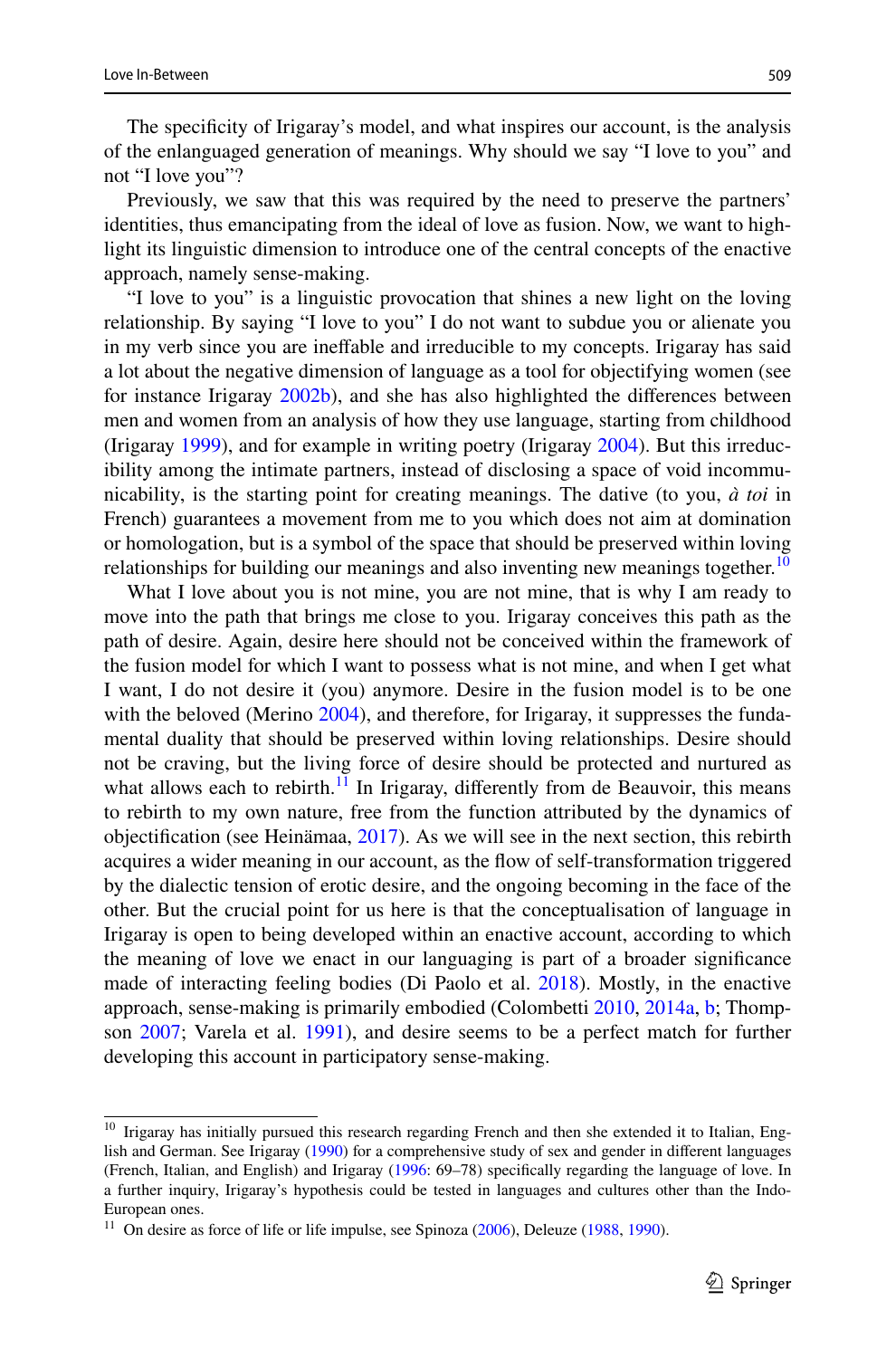Starting from the "I love to you" we want thus to show how participatory sensemaking is at the root of a love freed from the ideal of the fusion model and the desire of domination. Love sense-making is thus a signifcation of you and me as protagonists of a love which is not defned *a priori,* but is made by continuous and recursive practices of giving value to our being two (or more). The type of relationship that is foreseen by Irigaray is one through which each partner builds their own meanings in the meeting of their radical diferences. We argue that this is a form of participatory sense-making (De Jaegher [2015;](#page-20-18) De Jaegher and Di Paolo [2007](#page-20-3); Fuchs and De Jaegher [2009\)](#page-21-6). Based on and in dialogue with Irigaray's insights, we develop the enactive phenomenology of loving in the next section. Doing so, we expand the analysis of loving interactions to *the embodied sense-making of desire* and *mutual signifcation* of loving experiences, and we analyse the phenomenology of loving interactions, especially focusing on desire in *mutual intercorporeality*.

## <span id="page-9-0"></span>**3. The Phenomenology of Loving Interactions and Love as Participatory Sense‑Making**

For Irigaray, what is basic is that we are sexuate beings (see Jones [2011](#page-21-30)). This is our primary nature and our primary being, and herein lies our diference, the one that regulates our meeting. The reason why it is important for Irigaray to start from this diference, as we have seen, is to protect against the male dominance that hides in a universality that has assumed all perspectives under just one: the male one (presumed to be universal, but not so, as has been amply shown, most famously by de Beauvoir [2012\)](#page-20-19). Considering sexuate diference ensures that no person or group of persons dominates others, because it puts a fundamental diference right at the bottom of nature. Irigaray's point is that there is diference, always. And for the development of subjectivity, for each person's rightful development—that is, for their becoming in accordance with their own nature—it is necessary to recognise one another as diferent, and to meet each other as such. Only then can we each dwell and become as we are. While the matter of gender is fuid and spectral (see e.g. Fausto-Sterling [2012](#page-21-31), [2019\)](#page-21-32), Irigaray's point stands that we meet each other in difference, and that there is a basic duality that we all live in and live through.

We can expand, then, on Irigaray's point about the fundamentality of diference if we consider her idea of love from an enactive perspective—within an embodied cognitive science that starts from concrete, bodily, situated interactions between people. As we will see, understanding love as participatory sense-making maintains Irigaray's insights about diference and about relationships, while also deepening it by better understanding the dynamics at work. We will show that there is a primordial tension in participatory sense-making, both because we are all diferent bodies and because we relate to the interactions that emerge between us. Our aim is to keep the universal of diference, but not to hang it all up on the itself exclusionary difer-ence between man and woman.<sup>[12](#page-9-1)</sup>

<span id="page-9-1"></span> $12$  On the many layers of difference and complexity, see Ben-Ze'ev and Brunning ([2017\)](#page-20-20).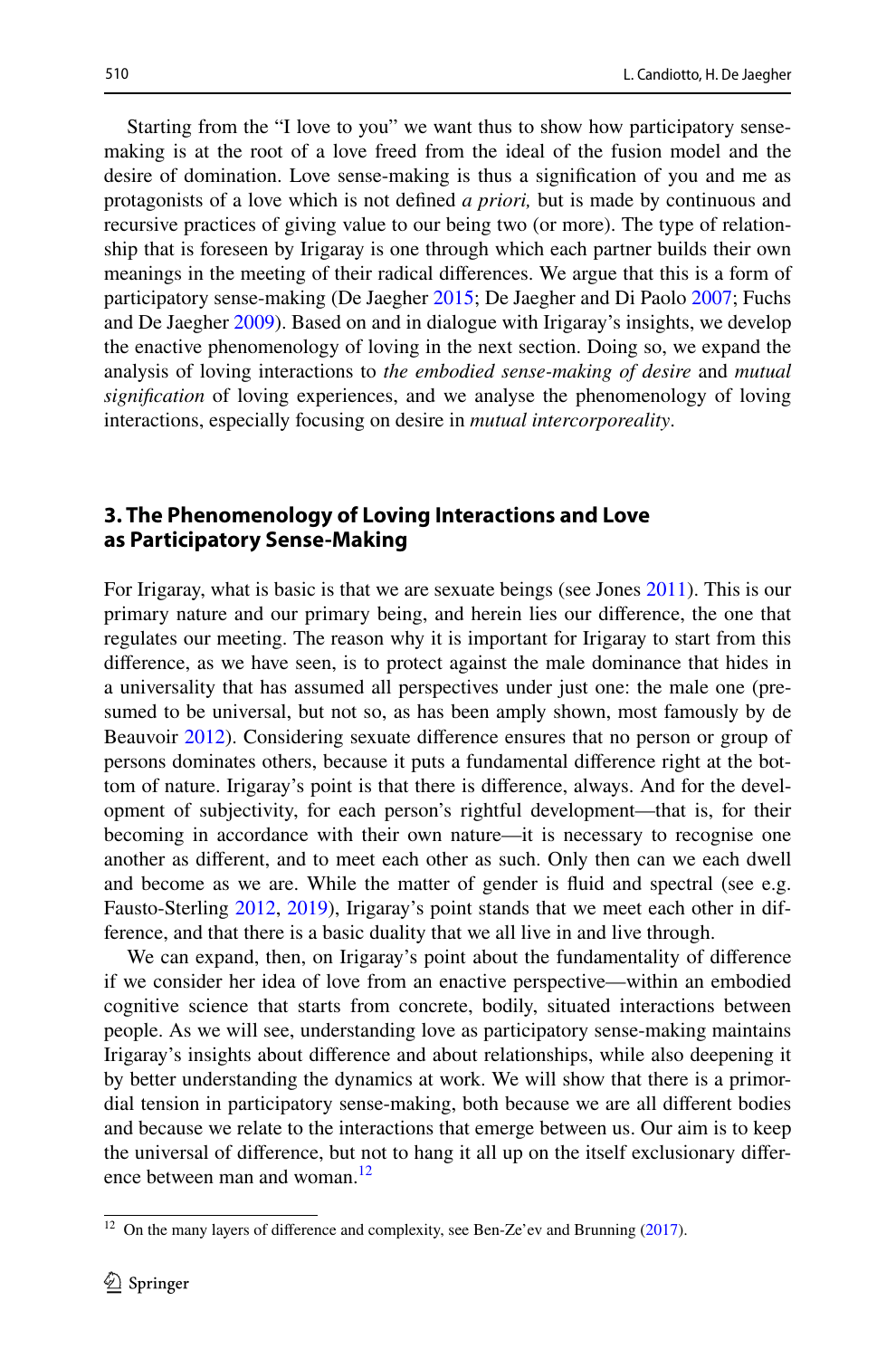We frst describe loving phenomenologically, to then gradually move into an enactive characterisation.

Loving is a basic, existential way of relating that goes out from one's core being. We are existentially involved and implied in loving. Jean-Luc Marion puts it like this: "Loving puts in play my identity, my ipseity, those resources of mine that are more inward to me than myself." In love I "implicate myself". I love "in the fesh, and this fesh is one only with me" (Marion [2007](#page-22-23): 9). Loving is a movement towards the world out of one's own inner direction and directedness. This also goes for the one who is loved: it is this particular one that one loves. The movement of loving not only starts in a precise place; it also goes out to a specifc place: the loved. In loving, *who* loves matters. Lovers are particular and concrete, and this also goes for what takes place between them: their relation.

This phenomenon has not two but three basic elements: the lover, the loved, and their relationship. All three make up the concrete dynamics of loving.  $^{13}$  $^{13}$  $^{13}$  Lovers are particular and concrete beings, meeting each other in concrete and particular worldly interactions. One cannot love abstractly.<sup>[14](#page-10-1)</sup>

In loving, while loving, I am directed towards you, facing you, wanting to be with you, to be by your side, have you by my side. My arms, my posture, my stance, my movement, my thought, my lips, my body open to you. Specifcally you. Not just anybody. You. There is a space for you, next to me, in me, in my world. And I am particularly me in this loving. Loving is *of these bodies*.

Bodies are particular and concrete, situated and diferent. Indeed, in their sexuate being, but not necessarily in their specifc diference as man and woman. In diference is where we maintain duality. In fact, the enactive approach to language (Di Paolo et al. [2018](#page-21-2)) shows how we are *all* diferent bodies–that there are, literally, billions of bodies. Not just everyone is a diferent body, but we each of us consist of and also relate to ourselves as diferent bodies. This is because, as living bodies, we self-maintain and self-organise. For enactive thinkers, the basic way of relating to the world is always in terms of an interdependent autonomy, i.e. of a need to produce

<span id="page-10-0"></span><sup>&</sup>lt;sup>13</sup> Conceptually, these are three: the different partners and their relation. In practice, they can be more than three, for instance between more than two partners in a polyamorous relation.

<span id="page-10-1"></span><sup>&</sup>lt;sup>14</sup> At this basic level, we are talking about loving in a general sense, not in an exclusively romantic one. What we describe is a core relating that happens also between parent and child, between friends, and so on. Terms like "lover" therefore need to be taken in this general sense. We do think, however, that some of these basic tensions play out most strikingly in romantic relations, and more even in sexual encounters. Moreover, since loving is concrete and we cannot love abstractly, the specifc kind of relationship between the lovers is unique and thus we cannot equate loving relationships, say romantic love and friendship, for example. These are important sites to study the basic dialectic of loving and the diference that pertains to each relationship.

To say something in particular about sexual encounters, penetration is one form of intimacy with a particularly striking embodiment of the intimate transgression that Maclaren ([2018\)](#page-22-4) brings to light. But many other interactions—even all, perhaps—share a form of this. Think of how personal space can be invaded, or not, depending on whom you are embracing, hugging, or touching. In fact, as Maclaren says, transgression is ontological, meaning that we always transgress each other in our interactions. Transgression is our pervasive both-coexistence-and-divergence. If this is true, and we think it is, then the embodiment of love, in all its forms, involves the dialectic of this transgression.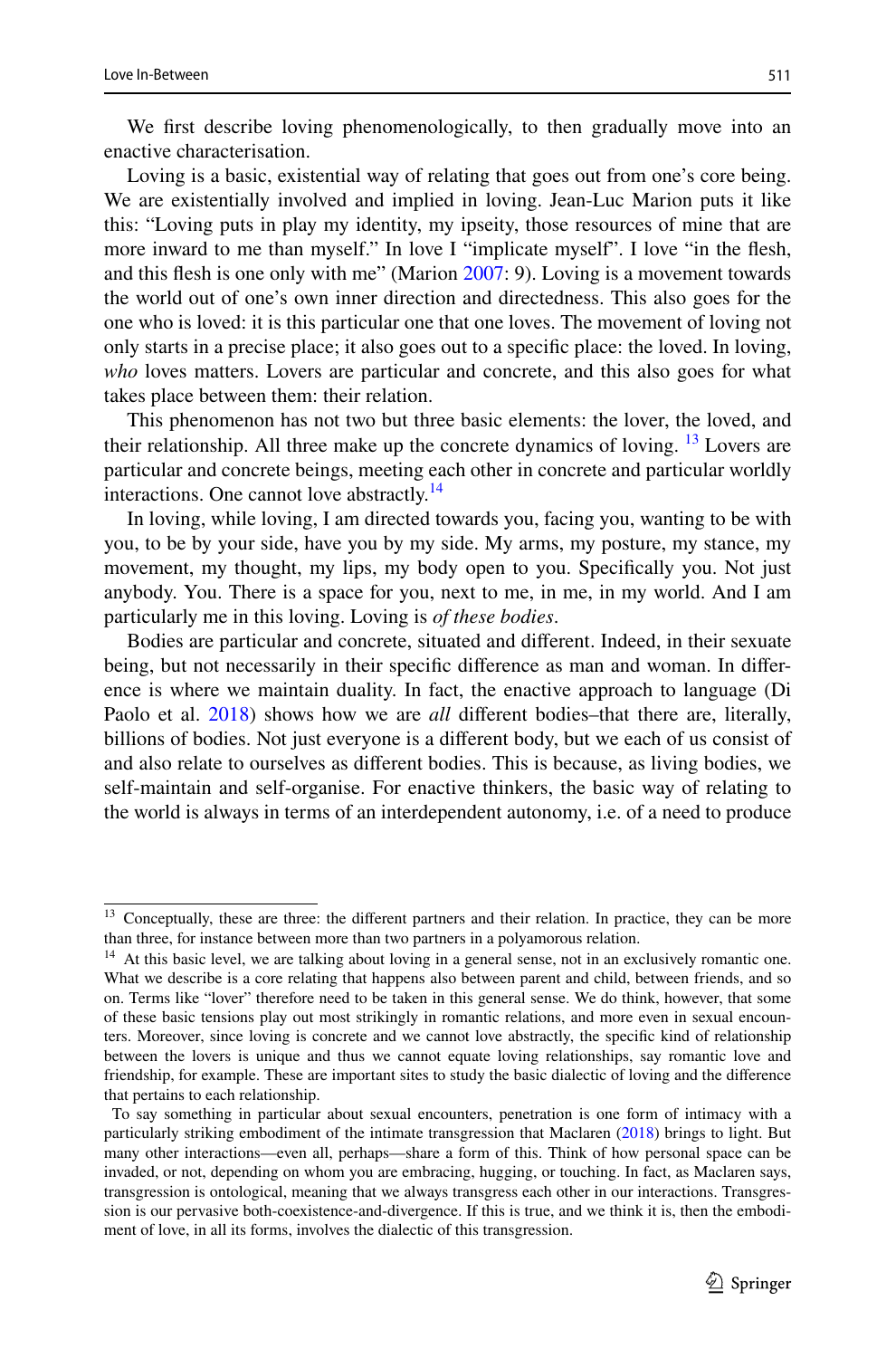and maintain oneself, always in relation and interaction with our environment. This conceptualisation of autonomy is therefore diferent from the one that rules liberal subjectivity. Interdependent autonomy is, at the same time, producing ourselves out of and with the environment, and distinguishing ourselves from it (Varela [1979;](#page-22-2) Di Paolo [2018](#page-21-4)). So, we are in a relation of—at the same time—adaptive self-production with and self-distinction from the environment. We do this metabolically, as we exchange matter and energy with the environment. We do it sensorimotorically, when, for instance, we maintain a bodily habit such as smoking, in accordance with an acquired neurophysiological need and in defance of certain cultural expectations. We also do this intersubjectively and linguistically, for instance, when we speak and interact diferently with our sister than with a colleague. These levels of self-organisation, moreover, interact in intricate ways. Think, for instance, of how a wrong word from a loved one can make it hard to digest a dinner that was—up until then delicious. We are all of us diferent bodies, from moment to moment, from place to place, from encounter to encounter, yet we sustain a fow of identity by working at being these bodies. Diference, then, in the approach, is not necessarily or only tied to being sexuate.<sup>15</sup> It is, however, as much as it is for Irigaray, basic. And meeting each other in diference is also, like for her, basic for ethico-political reasons (see chapter 12 of Di Paolo et al. [2018](#page-21-2)). This is because, without meeting each other in diference and taking both individuals and interactions as equiprimordial starting

points for understanding intersubjectivity, we cannot truly participate in each other's sense-making. We can illustrate this in relation to loving. The question Marion starts from in *The Erotic Phenomenon* is "Does anyone love me?" ([2007:](#page-22-23) 29). Reading Irigaray and Marion in tandem, we can wonder whether Marion's question is a masculine way of asking about love. Irigaray, in contrast, sees women ask, "Do you love me?". Note the diference. The frst question presumes an anonymity, addressing nobody in particular. The second one is second-personal; it addresses a *you*. To Irigaray, what the women's question "really means" is, "What am I for you? Or, Who am I? or, How can I return to myself?" ([1996:](#page-21-0) 98). The women's question both reaches out to a particular other, and directs back in earnest to themselves. Here, then, diference, specifcity, concretion, becoming, and relation are all present. Whereas Marion's lone philosophical wanderer asks, rather disconnectedly, if anyone out there loves him. This makes him think about the space he is in, and about the abyss that opens up under his feet asking for this assurance (Marion  $2007$ : 29 ff, and 41ff).<sup>[16](#page-11-1)</sup> We must recognise that both these ways of asking about love are real. They are realistic preoccupations.

Because we are existentially implicated in loving, that is, because there is a particular me who meets a particular you (or yous), there is transgression (Maclaren [2018](#page-22-4)). This means that "others reach into our experience, so that we are infuenced by them whether we like it or not" (Maclaren [2018:](#page-22-4) 20). We unavoidably reach into

<span id="page-11-0"></span><sup>&</sup>lt;sup>15</sup> Though this is, for enaction, an interesting phenomenon to consider, and a worthwhile starting point for a future investigation.

<span id="page-11-1"></span><sup>16</sup> Marion seems to never quite leave this solipsistic starting point in *The Erotic Phenomenon*.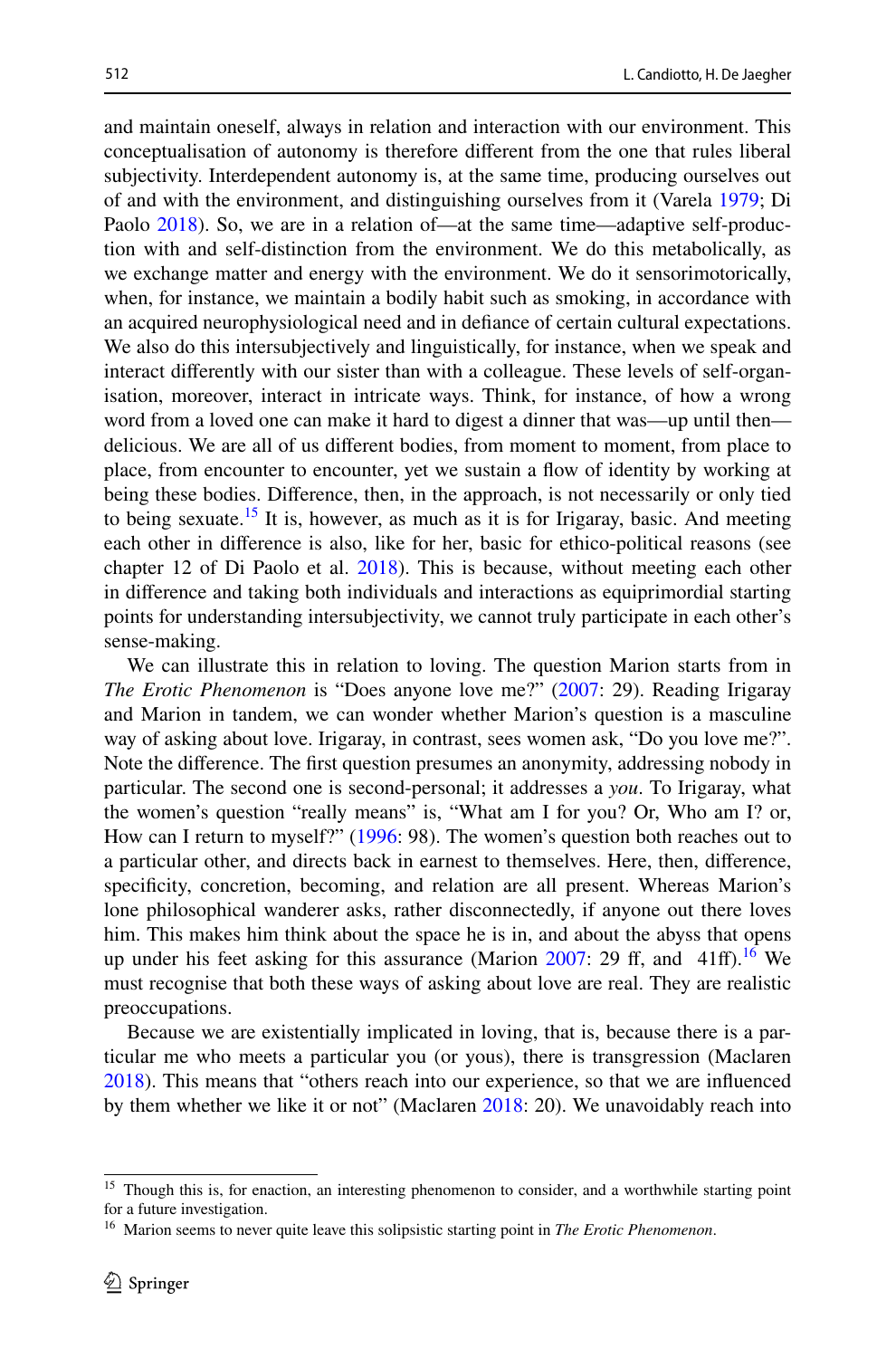each other, because we co-inhabit the world, and because we intercorporeally attend to and intend the world. Together, with, against, and through each other, we act in and know the world. In our interactions, we are drawn into bodily, immersedly, sharing with others. At the same time, Maclaren says, "each individual inevitably maintains some degree of *écart* or divergence from others' perspectives." And, "[t] ransgression thus involves both diference and coexistence—or, as Merleau-Ponty notes, 'solitude and communication [are] … two moments of a single phenomenon'" (Maclaren [2018](#page-22-4): 25, quoting Merleau-Ponty [\(1945](#page-22-24)/2012: 376/535). We deeply shape each other's agency, perspectives, and intentions in our moving with each other in the world (De Jaegher [2015\)](#page-20-18).

For a positive example of how subtly this can play out in the interactions of a romantic couple, take this description from Gregory Currie, about Janet and John, having just arrived at their holiday destination. Janet stands in front of the open window and takes an appreciative breath of the air, in such a way as to make sure that John perceives it. Currie wonders:

"What does Janet mean by doing this? That the air is fresh? The freshness of the air is already evident to John. Janet is arranging things so that she and John attend to the freshness of the air, in a way that is mutually manifest to both of them. But Janet is doing more: she is adjusting John's cognitive and afective take on the world: trying to get John to see the world in somewhat the way she is currently seeing it. There is a small, highly salient portion of the world visible to both of them, and Janet wants John to attend to that portion of it in the way that she is attending to it: appreciatively, gratefully, with excitement at the possibilities for the holiday that has just begun. She does not want to convey any propositions to John: she wants him to notice certain things; to engage imaginatively with certain possibilities which these things present; to see these things and possibilities as valuable in certain ways. She wants John to frame the visible world in a certain way. It would be vastly impractical – perhaps impossible – for Janet to try to say all this, to make explicit the way she wants John to frame the bit of world they are looking at. It would also be pointless: the minimal gesture does the job very well." (Currie  $2007: 21-22$ )<sup>[17](#page-12-0)</sup>

Transgression also happens because lovers and their relation (like everything) are continually becoming. Lovers do so in particular ways also because of their relation. A particular becoming takes place *here*. The particular becomings of the lovers and of their interactions unfold here, take place here, have to be given space here. Irigaray also says this:

"This distance is never covered, always to be passed through, and even to be started anew. And the gap has to be maintained. The transcendence between

<span id="page-12-0"></span><sup>&</sup>lt;sup>17</sup> For other examples, including more grating ones, see Berne ([1964\)](#page-20-22), relayed by Maclaren [\(2018](#page-22-4)), or Gilligan ([2003\)](#page-21-20). Many flms and novels also grapple with how we shape each other in our attempts at moving through life together. For a recent subtle cinematic depiction, see *Call Me By Your Name* (2017, directed by Luca Guadagnino). Or think of the novels *Stoner* (Williams [1965](#page-23-3)) or *The Buried Giant* (Ishiguro [2015](#page-21-33)).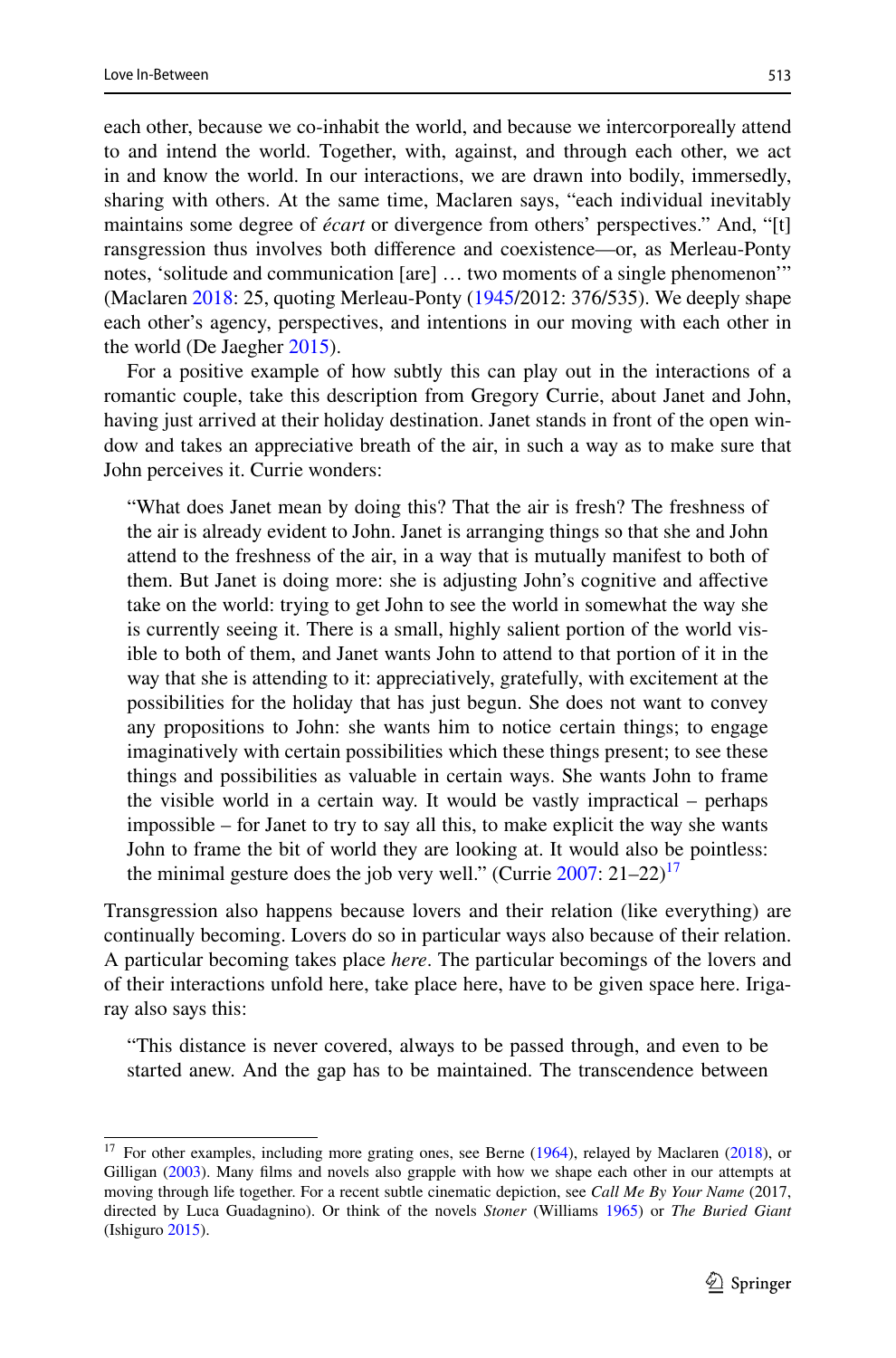us, this one which is fecund in graces and in words, requires an interval, it engenders it also. The space will be more or less left in its elemental form, the air, or will be more or less woven from the fesh of the one or the other, and from the fesh generated by the encounter. But it is important that an irreducible distance will remain where silence takes place." (Irigaray [2003](#page-21-15): 66)

All this can also be described as participatory sense-making. Participatory sensemaking understands intersubjectivity as an unfolding relation between individual becomings, where the body-mindly relations and interactions between the subjects are themselves efective dynamics in bringing about their (ambiguous, divergent, joint, mutual, contrastive,…) understandings. Love or loving has these same basic dynamics. In loving and in participatory sense-making, subjects are existentially involved and engaged in the world, in the other, in themselves, and in their relations and interactions. Loving, then, is an existential engagement in a dialectic of encounter<sup>18</sup> between ongoingly becoming, different beings. What is particular to loving, but not shared by all interactions of participatory sense-making, is that it is mutual interest in each other, and in each other's becoming. This, we can call *desire*.

When loving you, I hope, wish, want, that loving also goes out from you to me. I desire you. But not only you, I also desire mutuality. Mutuality would mean we hold this relation in common. And I desire reciprocity: I wish that this relation bears on and binds each of us equally. I may desire a "product" of our relation, which is unity (maybe a kind of recognition of the relation, like a marriage). Above, we followed Irigaray when she criticised the idea of love as unity and fusion. And yet, as a loving relationship comes to exist, it becomes something the lovers participate in and as such, it determines their participation to an extent. There is unity, but unity is only one half of the coin, and it is never fxed, never stable (nor are the lovers), never fnished, never a whole.

Could desire be the *need to know more*? And could absence of desire be disinterest, no need to know more? Even in love-making, desire is the need to know the other's body more, even to know the act of making love more, to know it again, even if you've done it many times. And it will, in a sense, always be new, so it makes sense to desire it, to need to know more.<sup>19</sup> And the same goes for desiring each other. We are all always ongoingly becoming, and this makes knowing never fnished. Desire as the need to know more is inexhaustible in good love relations, i.e. those where lovers keep interested in each other, no matter (or because of) their ongoing becoming (and the loss of desire, not wanting to know the other any more, is the loss of interest in them or in the relation as it ongoingly changes). The point,

<span id="page-13-0"></span><sup>&</sup>lt;sup>18</sup> Not: of recognition. Below, we will see why Irigaray is critical of both recognition and of dialectic, and we will suggest replacing it with the enactive use of dialectic (Di Paolo et al. [2018](#page-21-2)), which doesn't suffer from the problems Irigaray sees.

<span id="page-13-1"></span><sup>19</sup> Love is thus "in-between" ignorance and knowledge, as claimed by Diotima in Plato's *Symposium* (201d1-202b5; see Plato [1989\)](#page-22-25). For a discussion of Diotima's talk in Irigaray's conceptualisation of love, see Walker ([2006\)](#page-23-4) and Roberts [\(2019](#page-22-17): 96–111). We want to thank an anonymous reviewer who has suggested this important connection. In this paper we stressed the "in-between" character of love as the ongoing process of interaction between lovers, but it would be interesting in future work to go deeper into the "in-between" character of desire as need to know more in dialogue with the Diotima's talk.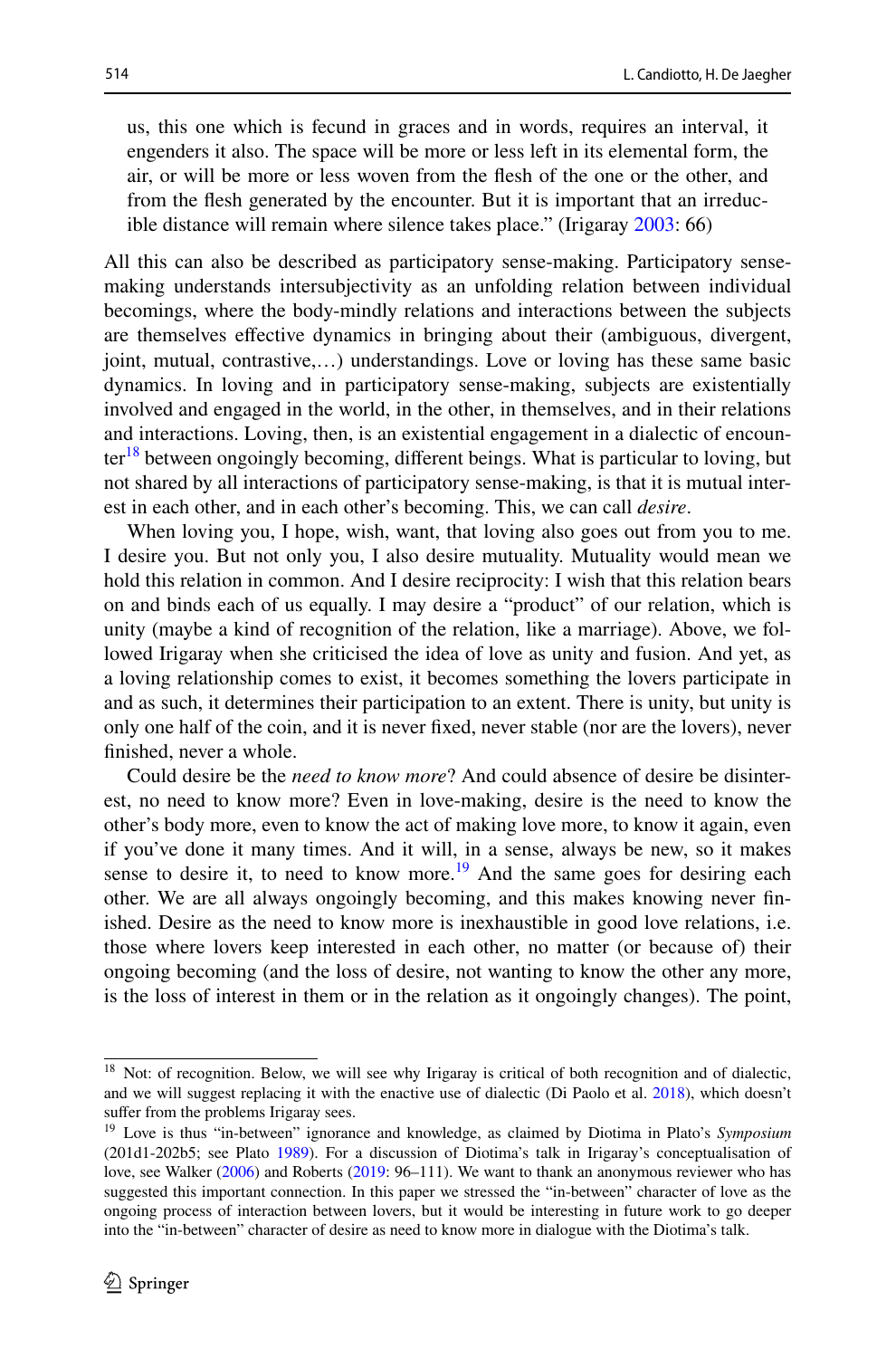then, is that while we desire to know more, we can never know exhaustively. We will never exhaust the object of desire or the other in loving them. They remain rightfully unknown or mysterious, and this unknown or mysterious itself is not fxed. By interacting with it, it transforms, even while we do not know it. This is in part what engages us, what pulls us into loving and knowing relationships (see De Jaegher [2019](#page-20-2)).

This is one way to describe desire enactively. We can describe it in its embodied, relational forms: desire happens in movements towards and away from each other. For Irigaray, there is an analogy between desiring and breathing. Breathing, like desiring, is the ongoing movement of in and out, towards and away from, that penetrates. A continual contact, towards me, away from me, towards you, the world, away from you, the world, and into me. It is also circular. As breathing sustains life, so does desiring sustain love? Perhaps yes. This, we think, is what Irigaray means when she says desire is a re-birth. In desiring each other, we give birth to each other, but this is a continual re-birth, in line with our continual becoming. Desire ensures a loving support for each other's becoming.

There is holding here, and containment. We can hold and contain each other. Our relationship can hold, contain us. Love is a place where we can fall, be ourselves, fall into ourselves, fall into relation, I can fall into you. (I can also fall out of love.) We expect to be accepted as we are in love, and to accept the other as they are. This takes work. We do not even know who we ourselves are, often. Loving and knowing go together, imply each other, are the same, in essence and to an extent. Desiring comes from always becoming, in relation. We can keep desiring each other, because of this, and it helps us be ourselves and be with.

There is a diference between love and desire, however, in our view. Desiring, unlike loving (or: as a stage of loving) goes out from me to you. It can be one-directional. Whereas in loving, the three elements are necessary: the lovers, and their relationship.<sup>20</sup> Desire within a loving relationship can indeed be a rebirth, but not when the love is unrequited. Then it is one-directional, and its fecundity is barren it remains bare, there is no rebirth, desire remains lonely. $2<sup>1</sup>$ 

What understanding loving in an enactive framework brings to Irigaray's work is an enrichment of the idea that diference and relation are both primordial in love. This is why she proposes to say "I love to you" [\(1996](#page-21-0)). She says, "[t]he 'to' is  $\dots$  a barrier against alienating the other's freedom in my subjectivity, my world, my language" and it is "the guarantor of two intentionalities: mine and yours. In you I love that which can correspond to my own intentionality and to yours". Summarising,

"*I love to you* thus means: I do not take you for a direct object, nor for an indirect object by revolving around you. It is, rather, around myself that I have to revolve in order to maintain the *to you* thanks to the return to me. Not with my prey—you become mine—but with the intention of respecting my nature, my

<span id="page-14-0"></span><sup>&</sup>lt;sup>20</sup> By speaking about these elements like this, we do not intend to reify them. All three are continually in flux, changing, becoming, and they are not guaranteed to hold.

<span id="page-14-1"></span> $21$  This is a provisional claim that we hope to further investigate in future works, especially regarding those thinkers, as Nietzsche for example, who argue that unrequited love is indispensable to the lover.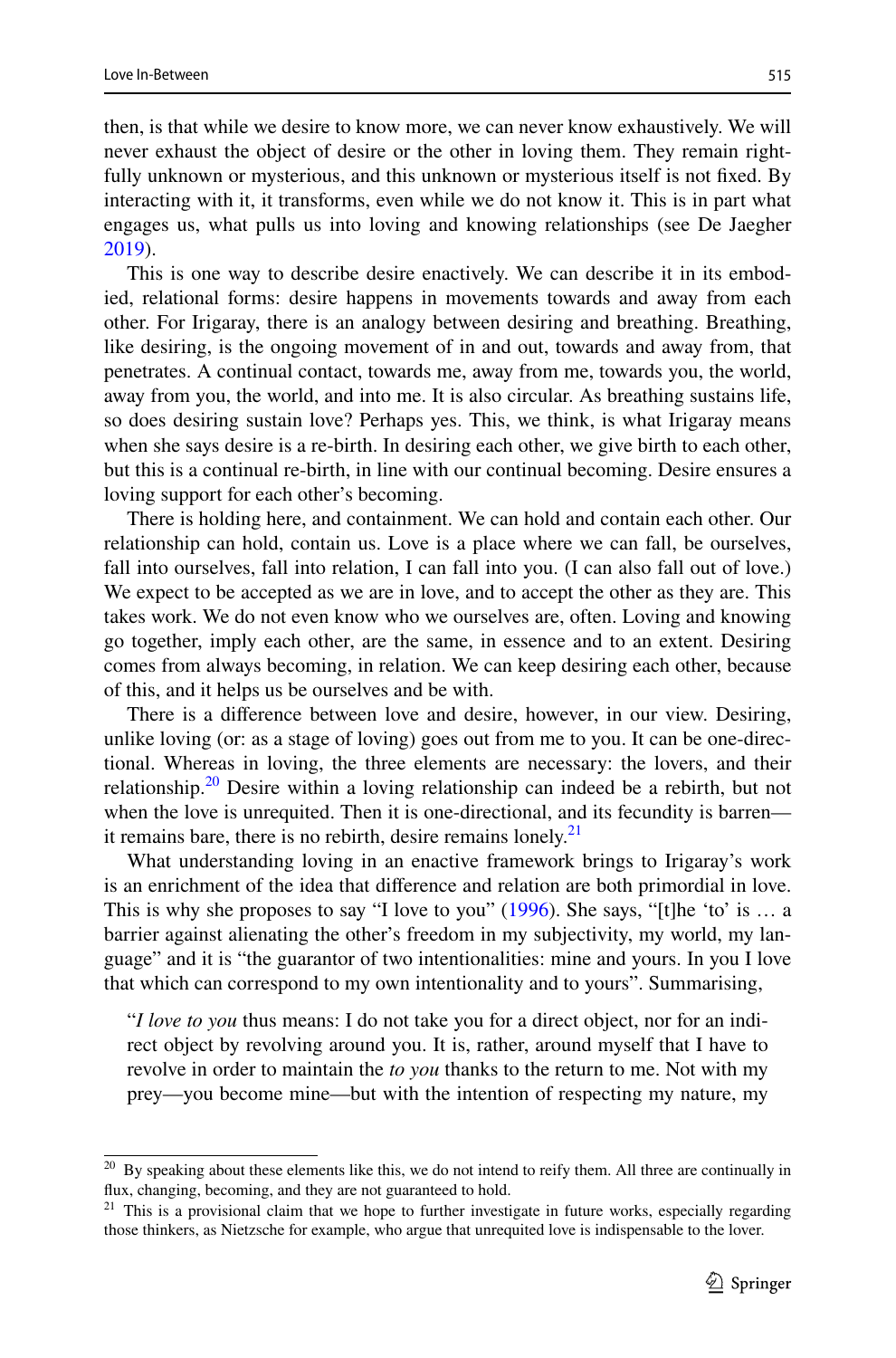history, my intentionality, while also respecting yours. Hence, I do not return to me by way of: I wonder if I am loved. That would result from an introverted intentionality, going toward the other so as to return ruminating, sadly and endlessly, over solipsistic questions in a sort of cultural cannibalism" (all quotes from [1996:](#page-21-0) 110).

This aligns with the two pillars on which participatory sense-making theory is built: the individuals—participants to the interaction (here: the love in-between)—and their interaction. The basic threeness of loving (being two-in-interaction), needs to be maintained for it be a good loving relationship. If one of these elements falls or fails, then all three fail. This can happen with any of the participants *and* the relationship. That is the core basic of loving: that there are three here.

It is important to stress that these numbers should not be taken as referring to thing-substances already made and independent from their relationship. Maybe, as suggested by Bruno Latour, we need to stop counting, not to avoid ontological commitment, but to avoid reifcation and stagnation (Latour [2015:](#page-22-26) 21; see Candiotto and Pezzano [2019:](#page-20-23) 39–40). Instead, we can breathe, in the continuous flux of loving each other. Irigaray's insistence on breathing (On this, see Stone [2006](#page-22-20); Roberts [2019](#page-22-17)) should not be taken as a metaphor only, but as the very same embodiment of loving as participatory sense-making and in relation to the metabolic rhythms. Breathing both represents and *does* a diference in becoming, a rhythm of elements in a continual fow, with opposite movements that yet are one. It also connects realms that are not so easy to disentangle: the inside and the outside, mine and yours, ours and neither's.

We can thus say that Irigaray's insistence on saying "I love to you" *is* loving understood as participatory sense-making: the lovers are autonomous, and yet they are inter-dependently becoming. And, as they relate to each other, this relation itself is an efective factor in their becoming. Their relation becomes with them—including its and their *un*becoming.

In *I Love to You*, Irigaray writes [\(1996](#page-21-0): p. 52) "I am limited by myself owing to the objectivity of my sexed body and to the particularity that ensues from my inscription in a genealogy. In this sense, there is no immediate subjectivity. … [I] must be distinguishable in order to be appropriate to myself and positive in relation to others while respecting their own identity." But if there is also transgression—if indeed, transgression is inevitable, then we cannot but participate in each other's becoming, in each other's unfolding, and in our relation, transforming all of these. Remaining different, but also reaching into each other. $^{22}$  $^{22}$  $^{22}$ 

The elements and their relations are often in tension with each other, and here is where the notion of dialectic is important. Irigaray does not like the notions of dialectic or of recognition, because of how they build identities in a process of domination. To her, they are dangerous because they obstruct women's capacity of *being*

<span id="page-15-0"></span> $22$  Work in the enactive approach to intersubjectivity variously elaborates this (see e.g. Cuffari [2011](#page-20-24); Cufari and Jensen [2014](#page-20-8); De Jaegher [2015,](#page-20-18) [2019](#page-20-2); De Jaegher and Di Paolo [2007](#page-20-3); Di Paolo et al. [2018](#page-21-2); Fuchs and De Jaegher [2009](#page-21-6); Kyselo [2014\)](#page-22-27).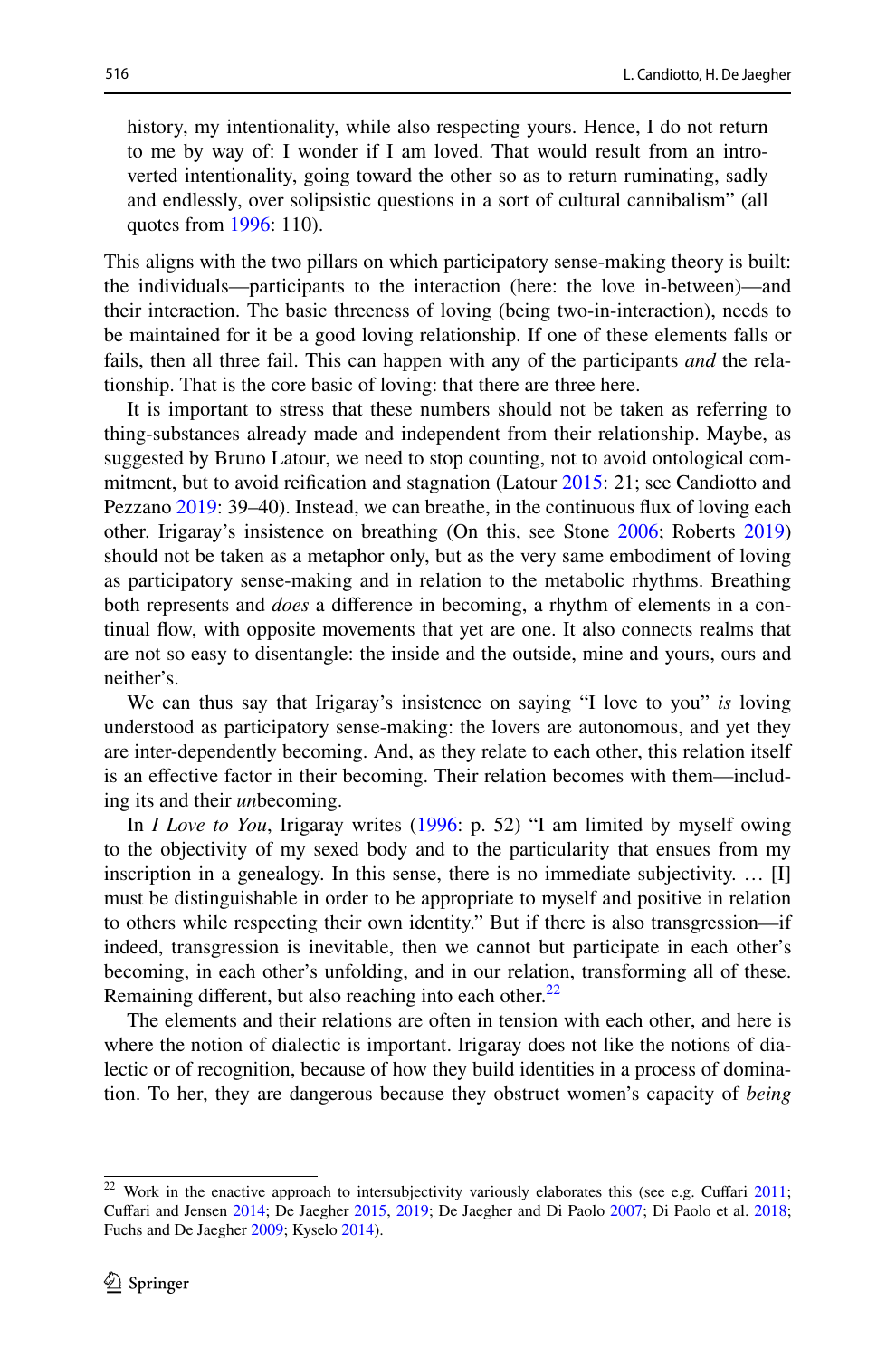by herself, as we saw in Sect. [2.](#page-3-1) Therefore, love should not be dialectical. But the enactive use of dialectic is diferent. It is not a subscription to a role-defning school of thought. Instead, the enactive approach takes "dialectics broadly and nondogmatically, as the thinking of opposites and circularities, of relations and tendencies, together with their countertendencies, and of transformation and becoming" (Di Paolo et al. [2018](#page-21-2): 107–8). Enactive thinking makes dialectical moves, and thematises the third element: the relation or the in-between (See Varela [1976\)](#page-22-28). This kind of dialectic—an active, critical mode of thinking—allows meanings to emerge, following the study of things—subjects—*and* their relations. It is not putting the relation frst, forgetting the subjects. Instead it focuses on the in-between of subjects as the generative source of sense-making and becoming. Understanding loving as participatory sense-making overcomes—or, better, incorporates and even incarnates— Irigaray's "I love to you". This is made possible by this enactive understanding of dialectic as becoming. Saying "I love to you" indeed acknowledges and keeps the distance open, and is spoken from my own ground (not from yours, and not from the in-between). All three of these grounds, yours, mine, and that of the relation, constitute the phenomenology of loving.

In all of this, loving is risky. I will be transformed, parts of my individuality will dissappear or become secondary in importance (and this may even happen without me really wanting to or without my full acceptance, which may, but also may not be a problem). Understanding loving as participatory sense-making, we can go beyond both Irigaray and fusion models, while at the same time acknowledging their concerns: on the one hand for individual self-maintenance, and on the other hand for the longing for unity. We see that there is indeed a strong relational force at work against the self-positing individual in concrete love, which can make things go wrong, and in patriarchal society, system(at)ically wrong very often. But it can also make things go right in ways that were beyond my individual reach. We cannot remove from our understanding of loving this risky and self-transformational element, this out-ofour-control aspect of love, its transgressive dimension.

Now that we can understand loving as participatory sense-making, we can say I love you, and mean it in the rightful way of distance, diference, subjectivity, and relation—bodies becoming in dialectical tension.

#### **4. The Ethics of Love as Participatory Sense‑Making**

This understanding of loving as participatory sense-making implies important transformations of our behaviours. Overcoming the dualism between theory and practice and endorsing ameliorative aims, we supply our philosophical account as a pragmatic device for emancipating ourselves from the pitfalls of both the fusion model of romantic love, and Irigaray's perhaps too great emphasis on individual protection from being dominated. We offer this enactive model as a way of learning how to "care for freedom" (Maclaren [2018:](#page-22-4) 19) through love. The ameliorative aims are required by the recognition that very often, willingly or not, our loving relationships are marked by violence and exploitation. Put concretely: we need to "assume responsibility for the unfreedom we infict upon others: the ways we shape their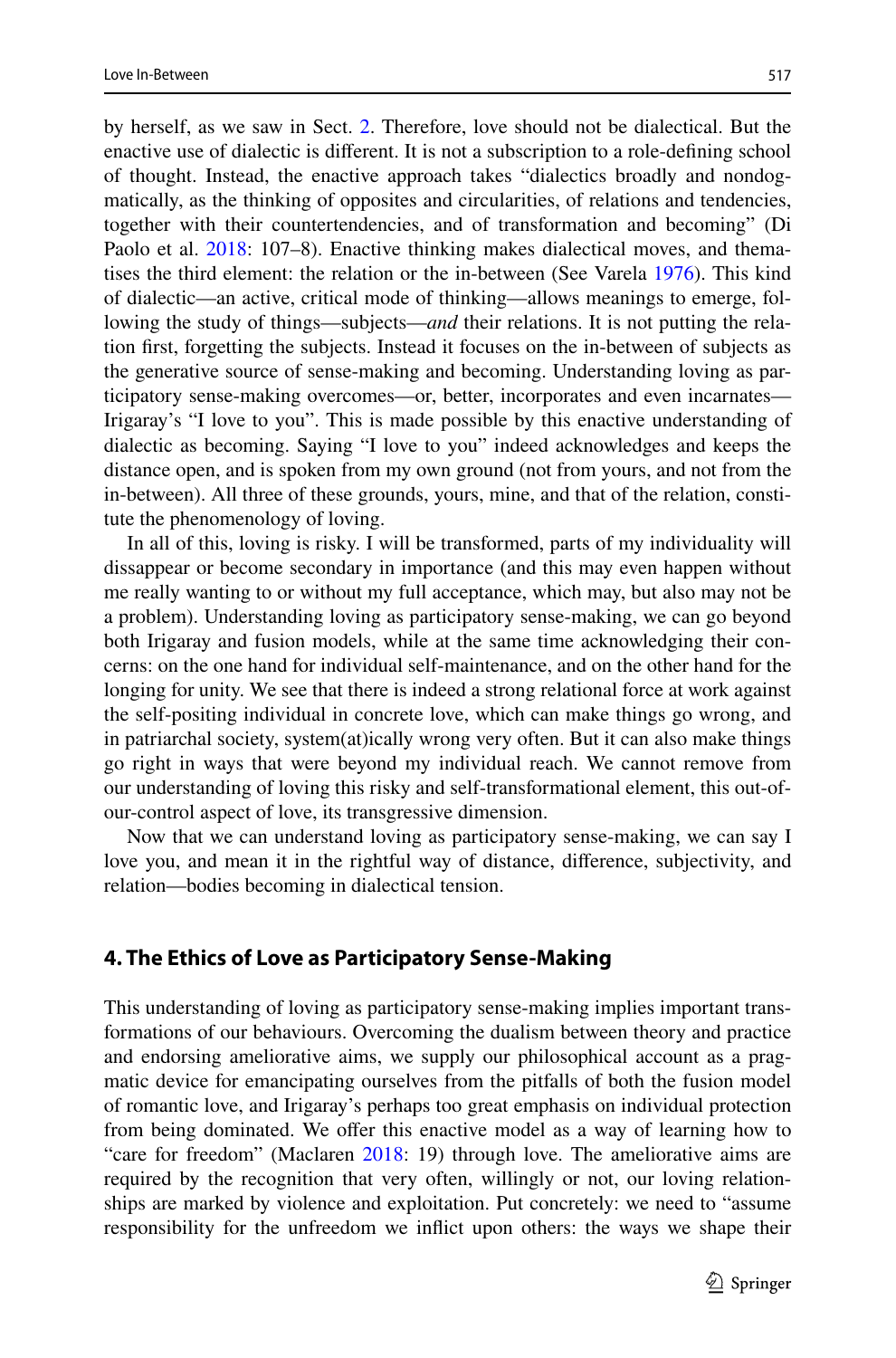agency," which is inevitable in a world of ontological transgression (Maclaren [2018:](#page-22-4) 20). In this fnal section, we therefore sketch some implications for the ethics of love in the horizon of self-transformation as self-improvement.<sup>23</sup>

The frst dimension we want to highlight is that of *language*. As we saw discussing Irigaray's "I love to you", language matters, both in negative and positive ways. It can be the tool through which the other is objectifed, but also the means through which what really counts can emerge. For Irigaray, the "neutral" words of love should eventually disappear since they are dependent on historical patriarchy. Enactive thinkers, as well, understand that through language, we build meanings, and our sense-making is at the ground of the experience of who we are, how we meet each other, and who we are together. Thus, we need to sensitise the way we speak: naming the partners in relationships in their diference will allow their authentic signifcation and self-signifcation. This means to adopt precise pronouns, and to avoid the neutrality of nouns such as "men" (English), "Menschen" (German), "uomini" (Italian), for expressing "humanity". But also this (supposedly!) neuter word "humanity" can be problematic, in Irigaray's terms, since its inclusiveness makes the specifc diferences disappear. What we need to do is be careful, precise, and respectful in the (pro-)nouns we use for and with each other. As Melanie Yergeau, a neuroqueer researcher of autistic rhetorics, describes, pronouns are relational, meaning that they "are indexes that configure how we interact with and come to know one another" (Yergeau  $2018: 212$  $2018: 212$ ).<sup>24</sup> We need to take care of meanings as they actively pervade interpersonal and societal institutions—love and language among them. Speaking about love or in love, we might "care for freedom" better if we can speak in terms of participatory sense-making: if we can name and do relating in terms of the basic three becomings: those of each of us, in relation.

This brings us to the leading concept we share with Irigaray in understanding love: *difference*. Ultimately, loving relationships have the power to "remind us" of the necessity to build relationships in the frame of diference (Candiotto [2020\)](#page-20-25). For Irigaray, the loving relationship can become a source for creating a new society, a new policy, where respect for sexual diference becomes the driver of a new democracy, of real rights that respect each one. The space of diference has been depicted by Irigaray as breath, and in our phenomenology of loving we understand it as the embodied rhythm where each one can fnd herself and meet the other in irreducible diference. This means that in loving we need to learn to *let others be* (Maclaren [2002](#page-22-29); De Jaegher [2019\)](#page-20-2). Letting others be, in the frame of irreducible diference, means appreciating their *infnity*. As Sarah Heinämaa ([2018:](#page-21-18) 166) said, notably referring to Irigaray and Levinas, "human being carries an … infnity in herself and … love between human beings must therefore be understood as a relation between two infnities, or, better, two fnite beings that both harbor infnite depths in their core selves".

<span id="page-17-0"></span><sup>&</sup>lt;sup>23</sup> We cannot develop them in detail here, but we nevertheless introduce them to emphasise that our approach is explicitly directed at ethical and political concerns. We hope to further this line of research in future work.

<span id="page-17-1"></span><sup>&</sup>lt;sup>24</sup> See also<https://uwm.edu/lgbtrc/support/gender-pronouns/>.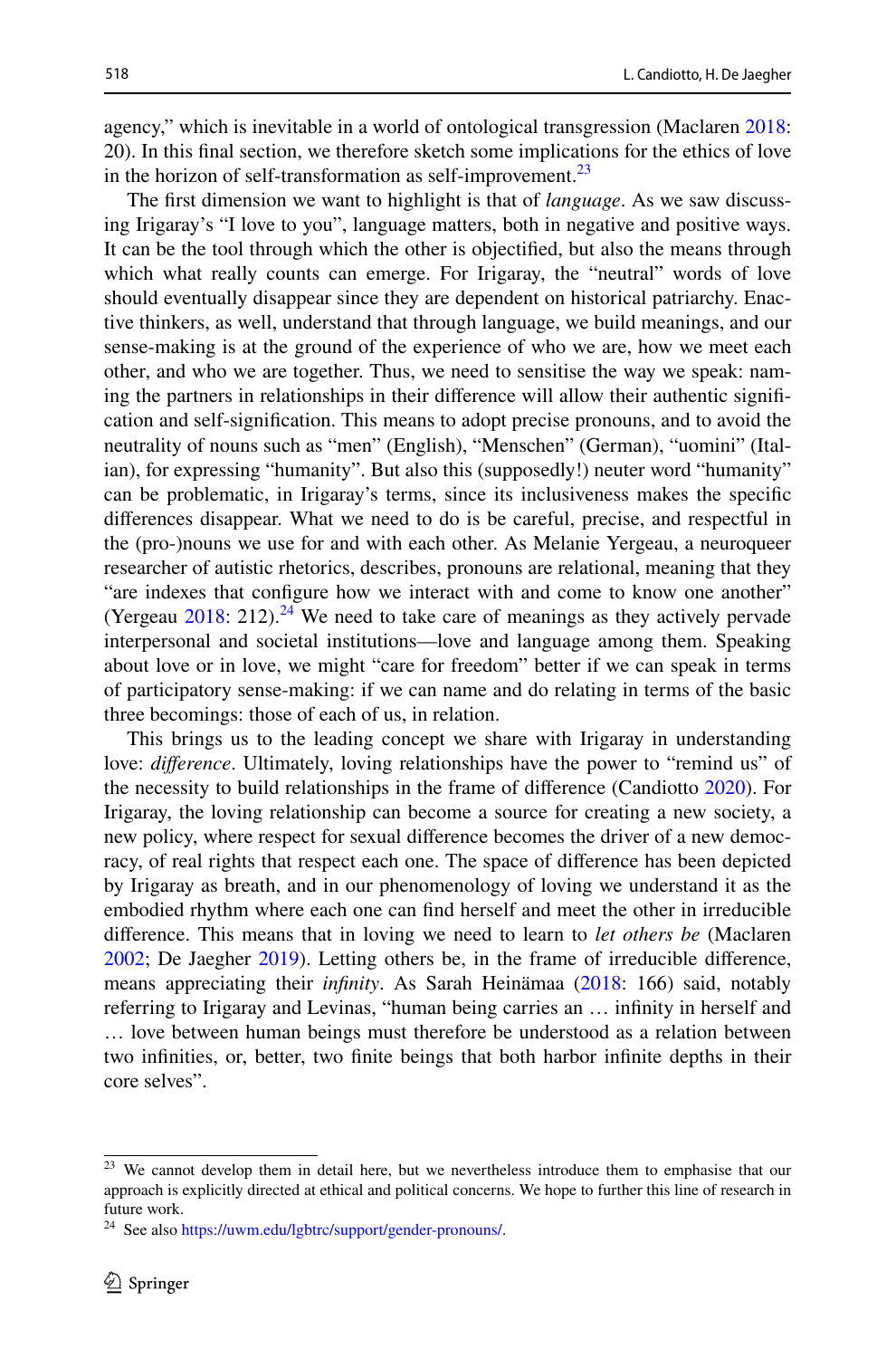This meeting, the in-between of love, is never pre-ordered but is a *space of vulnerability*. I am not an already made subject, but I am constantly in the process of becoming (Di Paolo [2020\)](#page-21-5). This makes me vulnerable to change and transformation, which is often painful. But learning to let the others touch me, in a way different from objectifcation, discloses paths for really meeting myself and the other, co-emerging together in the vulnerable opening. This is not in contradiction with autonomy, because autonomy is relational, and it can avoid solipsism only if it is open to the vulnerability of meeting the other. There is thus a generative dialectic between autonomy and vulnerability of the partners in loving as participatory sensemaking. In this sense, diference ascribes maximum value to receptivity as the power of vulnerability or, we could also say, "the power of impotence" (Candiotto [2016\)](#page-20-26). This expression indicates a form of thought, perception, feeling, and action capable of freeing itself from the rhetorics of power typical of the "phallogocentrism" of our Western Culture, thanks to the active forces of listening and vulnerability.<sup>[25](#page-18-0)</sup>

On the other hand, demanding that vulnerability to transformation and transgression come with a kind of warranty against being dominated, as Irigaray does, would consist in a sanitisation of loving that, in our view, is not apt. It is more realistic to accept that there will be power dynamics at play at some point, and to emancipate ourselves through linguistic and relational prowess to partake in these dynamics, to be *participants* who understand and can play with intersubjective dynamics, and move "beyond doer and done to" into a "third" of which we are a part and which is part of us (see Benjamin [2018,](#page-20-27) also Varela [1976](#page-22-28)).<sup>[26](#page-18-1)</sup>

We end with the ethical implications of the pivotal concept of our enactive phenomenology of loving: *desire*. We depicted desire at the core of the very same process of participatory sense-making as the need to know the other(s) more; here we want to stress its transformative dimension in processes of becoming. Far from understanding the practice of desire in the extremes of rational subjugation, as in the long-standing tradition of the refusal of the body, or as the hedonic jouissance of the culture of short-term excitements, the power of desiring the other in loving relationships is at the source of the capacity to transform oneself. Desiring the other is a path of self-improvement, since desire ensures a loving support for each other's becoming. Instead of wanting to change the other, as depicted by Irigaray in dominance relationships, in desiring to know the other I can come back to me, to my processes of becoming and responsibly take care of them. As we argued, desire is an embodied rhythm that marks distance and closeness in loving the other. What we

<span id="page-18-0"></span><sup>&</sup>lt;sup>25</sup> Contrasting arrogant perception whose aim is not simply to dominate, but to make knowledge claims about the object of perception, this practice is very much in line with what has been called "loving perception" (Frye [1983\)](#page-21-34). The "loving perception" does not consume the object of perception, but is aware of one's own and the other's interests, desires, and wishes, understanding the boundaries between the loving perceiver and what is perceived. In this paper we discuss romantic love, but the ethics of love we are describing in this section has a bigger scope and it can be extended to other dimensions in which we encounter other human beings. In particular, Mariana Ortega [\(2006](#page-22-18)) has employed it in discussing Third Wave feminism's commitment to diversity.

<span id="page-18-1"></span><sup>&</sup>lt;sup>26</sup> An investigation of the interaction of feministic psychoanalytic ideas—like Jessica Benjamin's, Irigaray's, and enactive concepts, remains work for the future.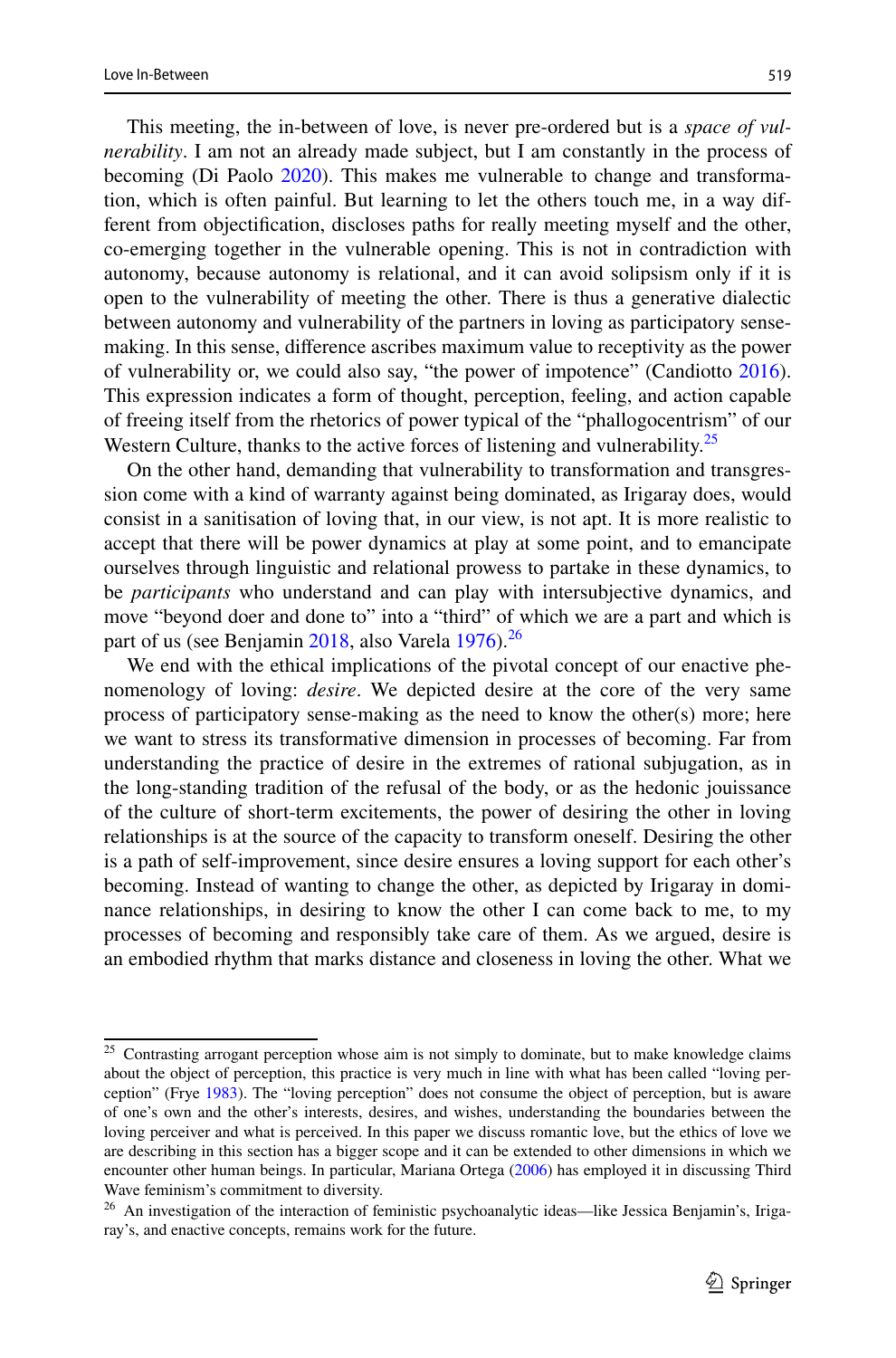want to stress here is the distance. Of course, desire is also the force that makes me strive to meet the other, to be closer to her, but it is primarily rooted in my needs. The life impulse and the impulse to know that both emerge from the living being's core in the enactive conceptual framework are here understood as desire. A desire that triggers me to revise my needs in order to better love the other(s), and thus to orient my processes of becoming. As Audre Lorde said, the ground of this is diference, which is "that raw and powerful connection from which our personal power is forged" and which "must be not merely tolerated, but seen as a fund of necessary polarities between which our creativity can spark like a dialectic" (Lorde [1984](#page-22-30): 111, 112). This creativity is nurtured by the dialectic between desire and vulnerability in the frame of diference as a continuous and never-ending process of becoming.

In conclusion, ethically and politically, conceiving of loving as participatory sense-making promotes a space for distance in the meeting. The opening of listening, the receptivity in generating meanings, the transformative power of vulnerability, and the spark of diference are ways to avoid assimilating the others I love, and to improve myself. Finally, in our enactive model, desire appears to be the keystone which in part shapes the processes of becoming of the partners and their relationship. For the constructive thought of the later Irigaray, precisely silence and breath are what create this "sacred space" between the subjects and allow a "loving sexuated dialogue". For Irigaray [\(2003](#page-21-15)), dialogue is also "a novel production of speech determined by the context of an exchange in diference" (p. 35). Silence and creative transformation are deeply entangled since refraining from the desire of appropriation allows the other to speak (and oneself too). Resisting the desire of appropriation, on the other hand, allows us to question ourselves, each other, and our relation. All these mean to be open to the other's thoughts (and one's own) in a participatory generation of new meanings and words. Finally, the attentiveness to both the other(s) and oneself is an echo of the dative form of "I love to you".

**Acknowledgements** We thank Ezequiel Di Paolo, Doran Osterhold, Grace Spinazzi, and the participants at the "Philosophy of Love" workshop at the University of Tilburg (13–14 February 2020), especially our discussant Errol Boon, Alfred Archer (guest editor of this special issue), and two anonymous reviewers. Laura Candiotto's research has been supported by the Alexander von Humboldt Foundation under the project "Bond. Positive emotions for group cognition". Hanne De Jaegher's research has been supported by the Basque Government, "Consolidated Groups" grant nr. IT1228-19 and the Secretaría de Estado de Investigación, Desarrollo e Investigación, Ministerio de Economía y Competitividad, Spain, Ramón y Cajal Fellowship, Grant Number RYC-2013-14583. Open Access publication was made possible by the University of Sussex.

**Author Contributions** This paper has been jointly conceived, discussed and revised by both authors.

**Open Access** This article is licensed under a Creative Commons Attribution 4.0 International License, which permits use, sharing, adaptation, distribution and reproduction in any medium or format, as long as you give appropriate credit to the original author(s) and the source, provide a link to the Creative Commons licence, and indicate if changes were made. The images or other third party material in this article are included in the article's Creative Commons licence, unless indicated otherwise in a credit line to the material. If material is not included in the article's Creative Commons licence and your intended use is not permitted by statutory regulation or exceeds the permitted use, you will need to obtain permission directly from the copyright holder. To view a copy of this licence, visit [http://creativecommons.org/licen](http://creativecommons.org/licenses/by/4.0/) [ses/by/4.0/](http://creativecommons.org/licenses/by/4.0/).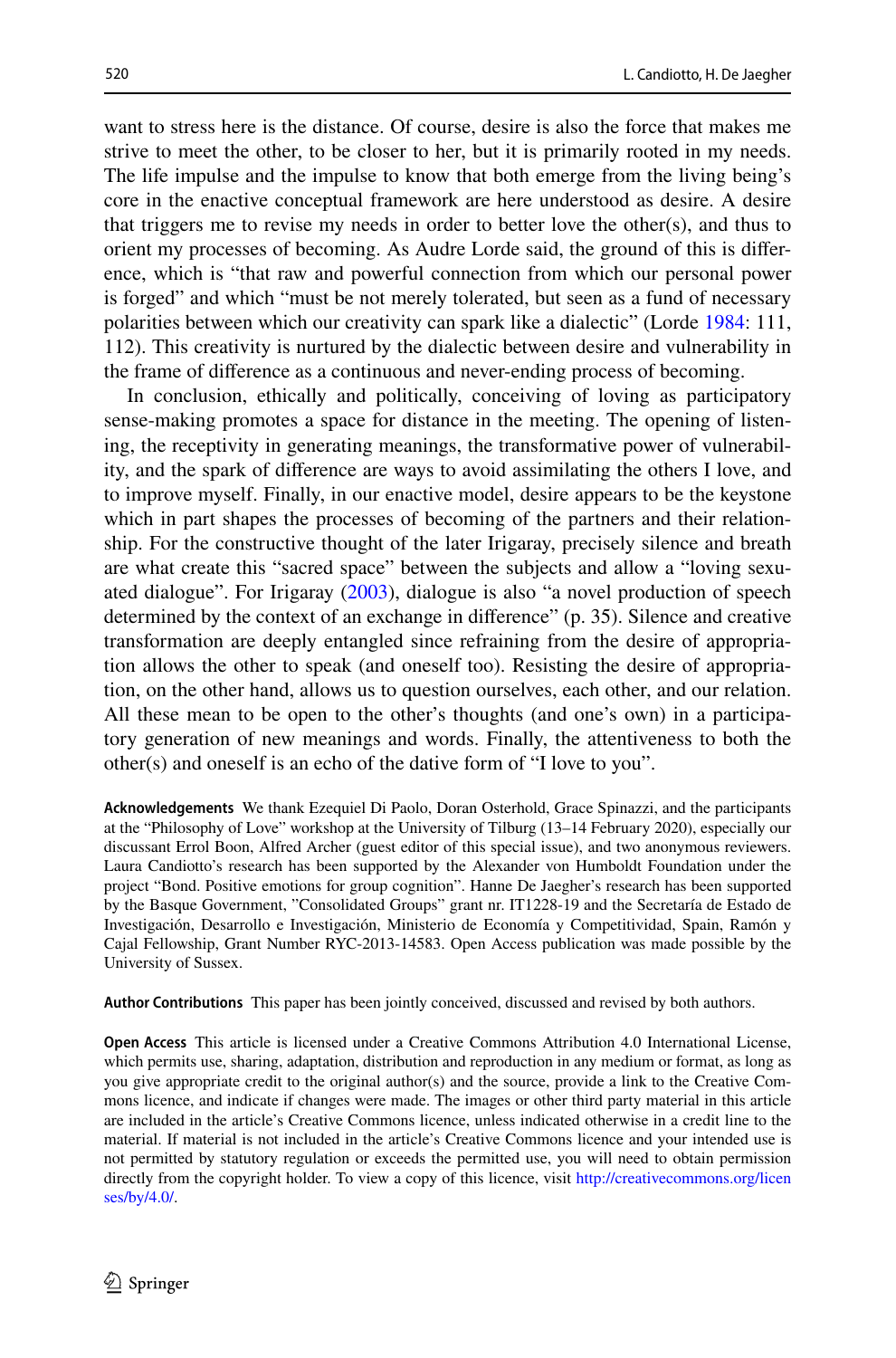#### **References**

- <span id="page-20-27"></span>Benjamin, J. 2018. *Beyond doer and done to. Recognition theory, intersubjectivity and the third*. New York: Routledge.
- <span id="page-20-20"></span>Ben-Ze'ev, A., and L. Brunning. 2017. How Complex Is Your Love? The Case of Romantic Compromises and Polyamory. *Journal for the Theory of Social Behaviour*. [https://doi.org/10.1111/jtsb.12156.](https://doi.org/10.1111/jtsb.12156)
- <span id="page-20-12"></span>Ben-Ze'ev, A., and R. Goussinsky. 2008. *In the name of love: romantic ideology and its victims*. Oxford: Oxford University Press.
- <span id="page-20-22"></span>Berne, E. 1964. *Games people play*. New York: Grove Press.
- <span id="page-20-10"></span>Bourdieu, P. 2002. *Masculine domination*, trans. Richard Nice. Palo Alto: Stanford University Press.
- <span id="page-20-14"></span>Butler, J. 1990. *Gender trouble: feminism and the subversion of identity*. London: Routledge.
- <span id="page-20-26"></span>Candiotto, L. 2016. La antica y la nueva vergüenza. El potente reconocimiento de la impotencia a través del diálogo socrático. In *El método socrático hoy. Para una enseñanza y práctica dialógica de la flosofía*, ed. M.C. Sègura, 75–91. Madrid: Escolar y mayo.
- <span id="page-20-25"></span>Candiotto, L. 2020. The divine feeling: the epistemic function of erotic desire in Plato's theory of recollection. *Philosophia* 48: 445–462. [https://doi.org/10.1007/s11406-019-00108-1.](https://doi.org/10.1007/s11406-019-00108-1)
- <span id="page-20-13"></span>Candiotto, L., and S. De Vido (eds.). 2016. *Home-made violence*. Milano: Mimesis.
- <span id="page-20-23"></span>Candiotto, L., and G. Pezzano. 2019. *Filosofa delle relazioni Il mondo sub specie transformationis*. Genova: il melangolo.
- <span id="page-20-15"></span>Colombetti, G. 2010. Enaction, sense-making, and emotion. In *Enaction: towards a new paradigm for cognitive science*, ed. J. Stewart, O. Gapenne, and E. Di Paolo, 145–164. Cambridge, MA: MIT Press.
- <span id="page-20-0"></span>Colombetti, G. 2014a. *The feeling body. afective science meets the enactive mind*. Cambridge, MA: MIT Press.
- <span id="page-20-1"></span>Colombetti, G. 2014b. *The feeling body: afective science meets the enactive mind*. Cambridge, MA: MIT **Press**.
- <span id="page-20-24"></span>Cufari, E. 2011. Habits of Transformation. *Hypatia* 26(3): 535–553. [https://doi.org/10.111](https://doi.org/10.1111/j.1527-2001.2011.01186.x) [1/j.1527-2001.2011.01186.x.](https://doi.org/10.1111/j.1527-2001.2011.01186.x)
- <span id="page-20-7"></span>Cufari, E.C. 2014. Keep meaning in conversational coordination. *Frontiers in Psychology*. [https://doi.](https://doi.org/10.3389/fpsyg.2014.01397) [org/10.3389/fpsyg.2014.01397](https://doi.org/10.3389/fpsyg.2014.01397).
- <span id="page-20-11"></span>Cufari, E. 2016. Friendless women and the myth of male nonage: why we need better theories of love and sex. In *New philosophies of love and sex: thinking through desire*, ed. S.L. Adams, C. Lundquist, and C. Davidson, 101–124. London: Rowan & Littlefeld International Ltd.
- <span id="page-20-8"></span>Cufari, E.C., and T.W. Jensen. 2014. Living bodies: co-enacting experience. In *Body-language-communication: an international handbook on multimodality in human interaction*, vol. 2, ed. C. Müller, A. Cienki, E. Fricke, S.H. Ladewig, D. McNeill, and S. Teßendorf, 2016–2025. Berlin: De Gruyter.
- <span id="page-20-21"></span>Currie, G. 2007. Narrative frameworks. In *Narrative and understanding persons: royal institute of philosophy supplement 60*, ed. D.D. Hutto, 17–42. Cambridge: Cambridge University Press.
- <span id="page-20-19"></span><span id="page-20-9"></span>De Beauvoir, S. 2012. *The second sex* (C. Borde & S. Malovany-Chevallier, Trans.). New York: Vintage. de Haan, S. 2020. *Enactive psychiatry*. Cambridge, UK: Cambridge University Press.
- <span id="page-20-18"></span>De Jaegher, H. 2015. How we afect each other. Michel Henry's 'pathos-with' and the enactive approach to intersubjectivity. *Journal of Consciousness Studies* 22(1): 112–132.
- <span id="page-20-2"></span>De Jaegher, H. 2019. Loving and knowing: Refections for an engaged epistemology. *Phenomenology and the Cognitive Sciences*. <https://doi.org/10.1007/s11097-019-09634-5>.
- <span id="page-20-3"></span>De Jaegher, H., and E. Di Paolo. 2007. Participatory Sense-Making: An enactive approach to social cognition. *Phenomenology and the Cognitive Sciences* 6(4): 485–507. [https://doi.org/10.1007/s1109](https://doi.org/10.1007/s11097-007-9076-9) [7-007-9076-9.](https://doi.org/10.1007/s11097-007-9076-9)
- <span id="page-20-4"></span>De Jaegher, H., E.A. Di Paolo, and S. Gallagher. 2010. Can social interaction constitute social cognition? *Trends in Cognitive Sciences* 14(10): 441–447. [https://doi.org/10.1016/j.tics.2010.06.009.](https://doi.org/10.1016/j.tics.2010.06.009)
- <span id="page-20-17"></span>Deleuze, G. 1990 [1968]. *Expressionism in philosophy: spinoza*, trans. M. Joughin. New York: Zone Book
- <span id="page-20-16"></span>Deleuze, G. 1988 [1980]. *Spinoza: practical philosophy*, trans. R. Hurley. San Francisco: City Lights Books.
- <span id="page-20-5"></span>Di Paolo, E.A. 2005. Autopoiesis, adaptivity, teleology, agency. *Phenomenology and the Cognitive Sciences* 4(4): 97–125.
- <span id="page-20-6"></span>Di Paolo, E.A. 2009. Extended life. *Topoi* 28(1): 9–21.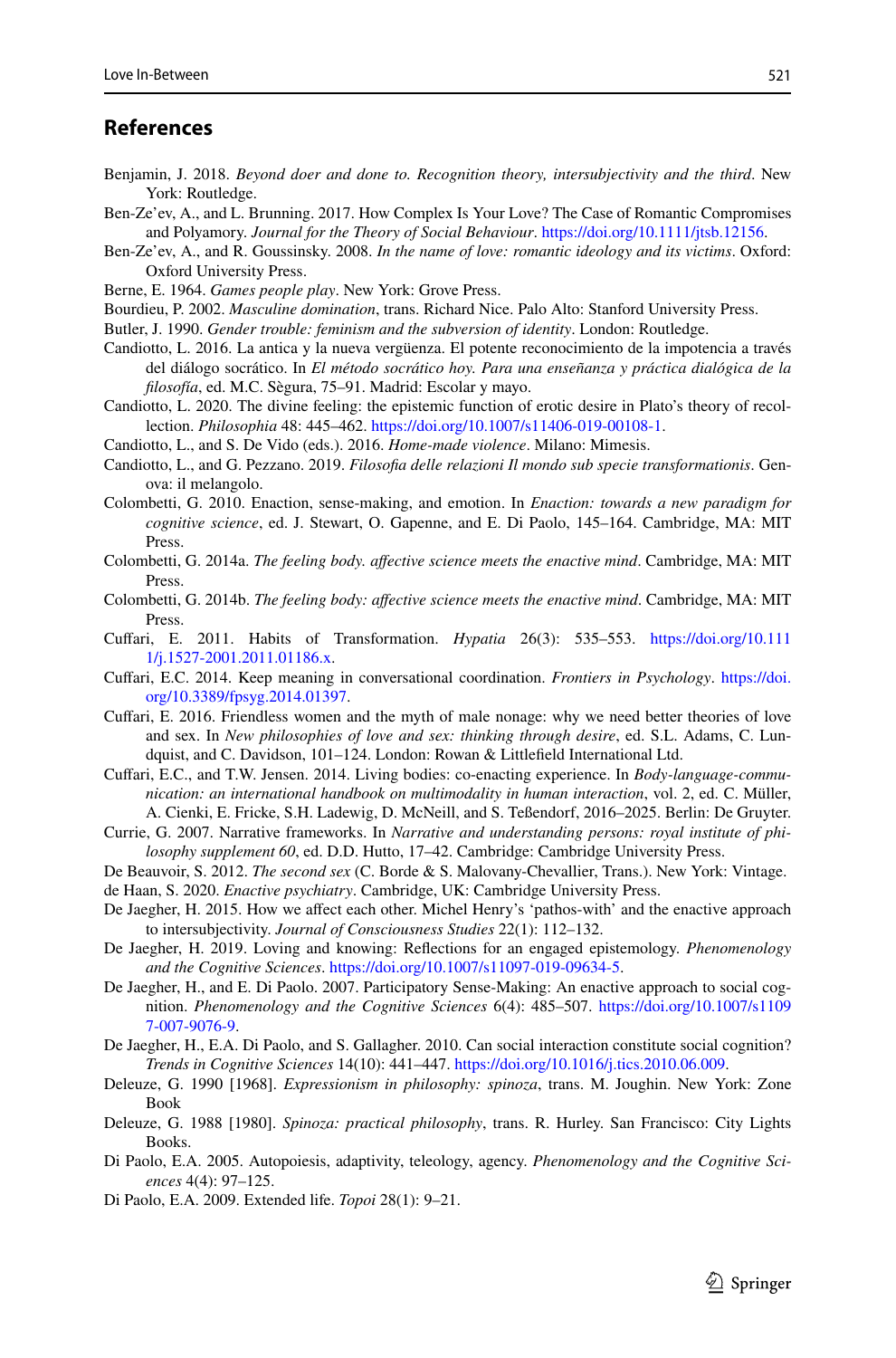- <span id="page-21-4"></span>Di Paolo, E.A. 2018. The enactive conception of life. In *The Oxford handbook of cognition: embodied, embedded, enactive, and extended*, ed. A. Newen, L. de Bruin, and S. Gallagher, 71–94. Oxford: Oxford University Press.
- <span id="page-21-5"></span>Di Paolo, E.A. 2020. Enactive becoming. *Phenomenology and the Cognitive Sciences*. [https://doi.](https://doi.org/10.1007/s11097-019-09654-1) [org/10.1007/s11097-019-09654-1.](https://doi.org/10.1007/s11097-019-09654-1)
- <span id="page-21-1"></span>Di Paolo, E.A., T. Buhrmann, and X.E. Barandiaran. 2017. *Sensorimotor life. An enactive proposal*. Oxford: Oxford University Press.
- <span id="page-21-2"></span>Di Paolo, E., E.C. Cufari, and H. De Jaegher. 2018. *Linguistic bodies. The continuity between life and language*. Cambridge, MA: MIT Press.
- <span id="page-21-31"></span>Fausto-Sterling, A. 2012. *Sex/gender. biology in a social world*. New York and London: Routledge.
- <span id="page-21-32"></span>Fausto-Sterling, A. 2019. Gender/Sex, sexual orientation, and identity are in the body: How did they get there? *The Journal of Sex Research* 56(4–5): 529–555. [https://doi.org/10.1080/00224](https://doi.org/10.1080/00224499.2019.1581883) [499.2019.1581883.](https://doi.org/10.1080/00224499.2019.1581883)
- <span id="page-21-17"></span>Fisher, M. 1990. *Personal love*. London: Duckworth.
- <span id="page-21-34"></span>Frye, M. 1983. *The politics of reality: essays in feminist theory*. Freedom, CA: Crossing Press.
- <span id="page-21-6"></span>Fuchs, T., and H. De Jaegher. 2009. Enactive Intersubjectivity: Participatory sense-making and mutual incorporation. *Phenomenology and the Cognitive Sciences* 8(4): 465–486. [https://doi.org/10.1007/](https://doi.org/10.1007/s11097-009-9136-4) [s11097-009-9136-4.](https://doi.org/10.1007/s11097-009-9136-4)
- <span id="page-21-7"></span>Gallagher, S. 2013. In the shadow of the transcendendal: Social cognition in Merleau-Ponty and cognitive science. In *Corporeity and afection: dedicated to maurice Merleau-Ponty*, ed. K. Novotný, P. Rodrigo, J. Slatman, and S. Stoller, 149–158. Boston and Leiden: Brill.
- <span id="page-21-3"></span>Gallagher, S. 2017. *Enactivist iiterventions. Rethinking the mind*. Oxford: Oxford University Press.
- <span id="page-21-20"></span>Gilligan, C. 2003. *The birth of pleasure: a new map of love*. New York: Vintage Books.
- <span id="page-21-24"></span>Grosz, E. 1994a. The hetero and the homo: the sexual ethics of Luce Irigaray. In *Engaging with irigaray: feminist philosophy and modern European thought*, ed. C. Burke, N. Schor, and M. Whitford, 335–350. New York: Columbia University Press.
- <span id="page-21-25"></span>Grosz, E. 1994b. *Volatile bodies: toward a corporeal feminism*. Bloomington: Indiana University Press.
- <span id="page-21-22"></span>Gunnarsson, L. 2014. *The contradictions of love: towards a feminist-realist ontology of sociosexuality*. London: Routledge.
- <span id="page-21-8"></span>Harding, S.G. 2004. *The feminist standpoint theory reader: intellectual and political controversies*. London: Routledge.
- <span id="page-21-28"></span>Heinämaa, S. 2017. Ambiguity and diference. Two feminist ethics of the present. In *Diferences: rereading beauvoir and irigaray*, ed. E.A. Parker and A. van Leuween, 137–176. Oxford: Oxford University Press.
- <span id="page-21-18"></span>Heinämaa, S. 2018. Love and admiration (wonder): fundaments of the self-other relationships. In *Emotional experience: ethical and social signifcance*, ed. J.J. Drummond and S. Rinofner-Kreidl, 155– 174. London: Rowman and Littlefeld.
- <span id="page-21-23"></span>Hill, R. 2016. The Multiple Readings of Irigaray's Concept of Sexual Diference. *Philosophy Compass* 11(7): 390–401.
- <span id="page-21-21"></span>Hooks, b. 2004. *The will to change. men, masculinity, and love*. New York: Washington Square Press.
- <span id="page-21-26"></span>Hufer, L. 2013. *Are the lips a grave? A queer feminist on the ethics of sex*. New York: Columbia University Press.
- <span id="page-21-11"></span>Irigaray, L. 1985. *Speculum of the other woman*, trans. G. C. Gill. Ithaca, NY: Cornell University Press.
- <span id="page-21-29"></span>Irigaray, L. 1990. *Sexes et genres à travers les langues*. Paris: Grasset.
- <span id="page-21-19"></span>Irigaray, L. 1993. *An ethics of sexual diference*, trans. C. Burke and G. C. Gill. Ithaca, NY: Cornell University Press, 1993.
- <span id="page-21-0"></span>Irigaray, L. 1996. *I love to you. Sketch for a felicity within history*, trans. A. Martin. London: Routledge.
- <span id="page-21-14"></span>Irigaray, L. 1999. *To be two*, trans. M. Rhodes, M. F. Cocito-Monoc. London: Athlone Press.
- <span id="page-21-12"></span>Irigaray, L. 2001. *Democracy begins between two*, trans. K. Anderson. New York: Routledge.
- <span id="page-21-10"></span>Irigaray, L. 2002a. *Between east and west. From singularity to community*, trans. S. Pluhácek. New York: Columbia University Press.
- <span id="page-21-13"></span>Irigaray, L. 2002b. *To speak is never neutral*, trans. G. Schwab. London: Continuum.
- <span id="page-21-15"></span>Irigaray, L. 2003. *The way of love*, trans. H. Bostic and S. Pluhacek. London: Continuum.
- <span id="page-21-27"></span>Irigaray, L. 2004. *Prières quotidiennes, everyday prayers*. Paris: Maisonneuve et Larose.

<span id="page-21-9"></span>Irigaray, L. 2017. *To be born*. London: Palgrave.

- <span id="page-21-33"></span>Ishiguro, K. 2015. *The buried giant*. London: Faber and Faber.
- <span id="page-21-16"></span>Jónasdóttir, A.G. 1994. *Why women are oppressed*. Philadelphia: Temple University Press.
- <span id="page-21-30"></span>Jones, R. 2011. *Irigaray: toward a sexuate philosophy*. Cambridge: Polity Press.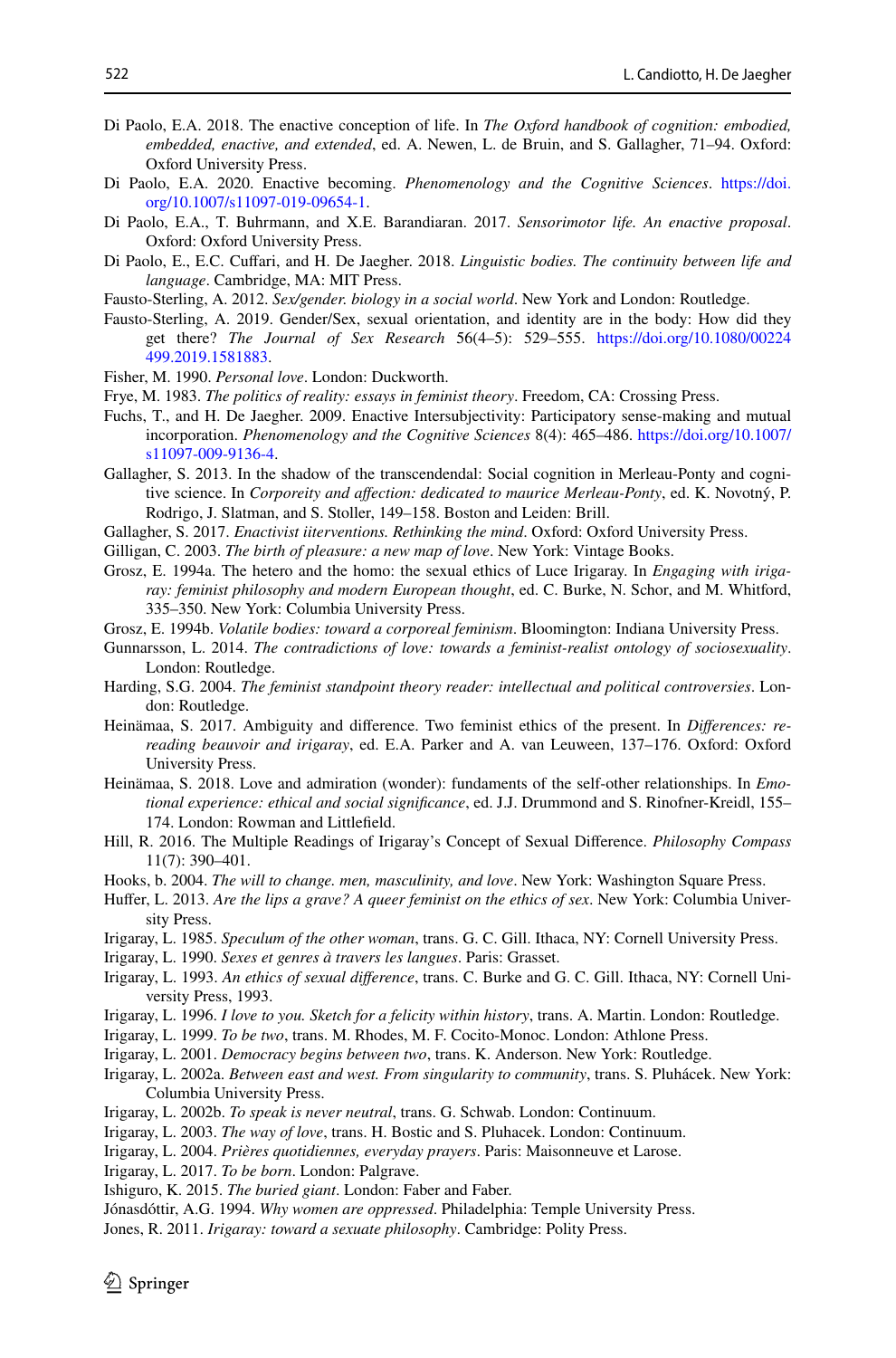- <span id="page-22-12"></span>Krebs, A. 2014. Between I and Thou on the dialogical nature of love. In *Love and its objects*, ed. C. Maurer, T. Milligan, and T. Pacovská, 7–24. Basingstoke: Palgrave Macmillan.
- <span id="page-22-27"></span>Kyselo, M. 2014. The body social: An enactive approach to the self. *Frontiers in Psychology*. [https://doi.](https://doi.org/10.3389/fpsyg.2014.00986) [org/10.3389/fpsyg.2014.00986](https://doi.org/10.3389/fpsyg.2014.00986).
- <span id="page-22-8"></span>Lugones, M. 1987. Playfulness, "World"-Travelling, and Loving Perception. *Hypatia* 2(2): 3–19.
- <span id="page-22-26"></span>Latour, B. 2015. *Sur un livre d'Étienne Souriau:* Les diférents modes d'existence. In F. Courtoisl'Heureux, A. Wiame (éd.). *Étienne Souriau: une ontologie de l'instauration*. Paris: Vrin, pp. 17-53.
- <span id="page-22-6"></span>Loaiza, J.M. 2019. From enactive concern to care in social life: towards an enactive anthropology of caring. *Adaptive Behavior* 27(1): 17–30. <https://doi.org/10.1177/1059712318800673>.
- <span id="page-22-30"></span>Lorde, A. 1984. *Sister outsider: essays and speeches*. Berkeley: Crossing Press.
- <span id="page-22-29"></span>Maclaren, K. 2002. Intercorporeality, Intersubjectivity and the problem of 'letting others be'. *Chiasmi International: Trilingual Studies Concerning Merleau-Ponty's Thought* 4: 187–210.
- <span id="page-22-4"></span>Maclaren, K. 2018. Intimacy as Transgression and the Problem of Freedom. *Puncta. Journal of Critical Phenomenology* 1: 18–40.
- <span id="page-22-23"></span>Marion, J.-L. 2007. *The erotic phenomenon*. Chicago: University of Chicago Press.
- <span id="page-22-7"></span>Merino, N. 2004. The problem with 'we': Rethinking joint identity in romantic love. *Journal of Social Philosophy* 35: 123–132.
- <span id="page-22-24"></span>Merleau-Ponty, M. 1945/2012. In *Phenomenology of perception*, ed. (D. A. Landes, Trans.). London: Routledge.
- <span id="page-22-10"></span>Nozick, R. 1989. *Love's bond. In the examined life*. New York: Simon and Schuster.
- <span id="page-22-13"></span>Nussbaum, M.C. 2004. Emotions as judgements of value and importance. In *Thinking about feeling: contemporary philosophers on emotions*, ed. R.C. Solomon, 183–199. New York: Oxford University Press.
- <span id="page-22-18"></span>Ortega, M. 2006. Being Lovingly, Knowingly Ignorant: White Feminism and Women of Color. *Hypatia* 21(3): 56–74.
- <span id="page-22-25"></span>Plato, 1989. *Lysis, symposium, gorgias*. Translated by W. R. M. Lamb. Loeb Classical Library. Cambridge, MA: Harvard University Press.
- <span id="page-22-15"></span>Plumwood, V. 1993. *Feminism and the mastery of nature*. London-New York: Routledge.
- <span id="page-22-21"></span>Poe, D. 2011. Can Luce Irigaray's notion of sexual diference be applied to transsexual and transgender narratives? In *Thinking with irigaray*, ed. M.C. Rawlinson, S.L. Hom, and S.J. Khader, 111–128. New York: State University of New York Press.
- <span id="page-22-9"></span>Roberts, L. 2017. A Revolution of Love: Thinking through a Dialectic that is Not "One". *Hypatia* 32(1): 69–85.
- <span id="page-22-17"></span>Roberts, L. 2019. *Irigaray and politics: a critical introduction*. Edinburgh: Edinburgh University Press.
- <span id="page-22-19"></span>Rollo, T. 2016. Feral children: settler colonialism, progress, and the fgure of the child. *Settler Colonial Studies*. <https://doi.org/10.1080/2201473x.2016.1199826>.
- <span id="page-22-16"></span>Ryan, M. 2015. Being two in the world: the bridge between sexuate diference and cultural diference in the work of luce irigaray. In *Building a new world. Palgrave studies in postmetaphysical thought*, eds. L. Irigaray, M. Marder. pp. 237–250. Palgrave Macmillan: London
- <span id="page-22-14"></span>Slaby, J. 2008. Afective intentionality and the feeling body. *Phenomenology and Cognitive Science* 7: 429–444.
- <span id="page-22-11"></span>Solomon, R.C. 2002. Reasons for Love. *Journal for the Theory of Social Behaviour* 32: 1–28.
- <span id="page-22-22"></span>Spinoza, B. 2006. *The essential spinoza: ethics and related writings*. transl. S. Shirley. ed. M. L. Morgan. Indianapolis, IN: Hackett Publishing.
- <span id="page-22-20"></span>Stone, A. 2006. *Luce irigaray and the philosophy of sexual diference*. Cambridge: Cambridge University Press.
- <span id="page-22-5"></span>Sullivan, S., and N. Tuana (eds.). 2007. *Race and epistemologies of ignorance*. Albany: SUNY Press.
- <span id="page-22-0"></span>Thompson, E. 2007. *Mind in life: biology, phenomenology, and the sciences of mind*. Cambridge, MA: Harvard University Press.
- <span id="page-22-28"></span>Varela, F.J. 1976. Not one, not two. *Co-Evolution Quarterly* II: 62–68.
- <span id="page-22-2"></span>Varela, F.J. 1979. *Principles of biological autonomy*. New York: Elsevier.
- <span id="page-22-3"></span>Varela, F.J. 1991. Organism: ameshwork of selfess selves. In *Organism and the origin of self*, ed. A. Tauber, 79–107. Dordrecht: Kluwer.
- <span id="page-22-1"></span>Varela, F. J., Thompson, E., & Rosch, E. 2016/1991. *The embodied mind: cognitive science and human experience. Revised edition* (6th ed.). Cambridge, MA: MIT Press.